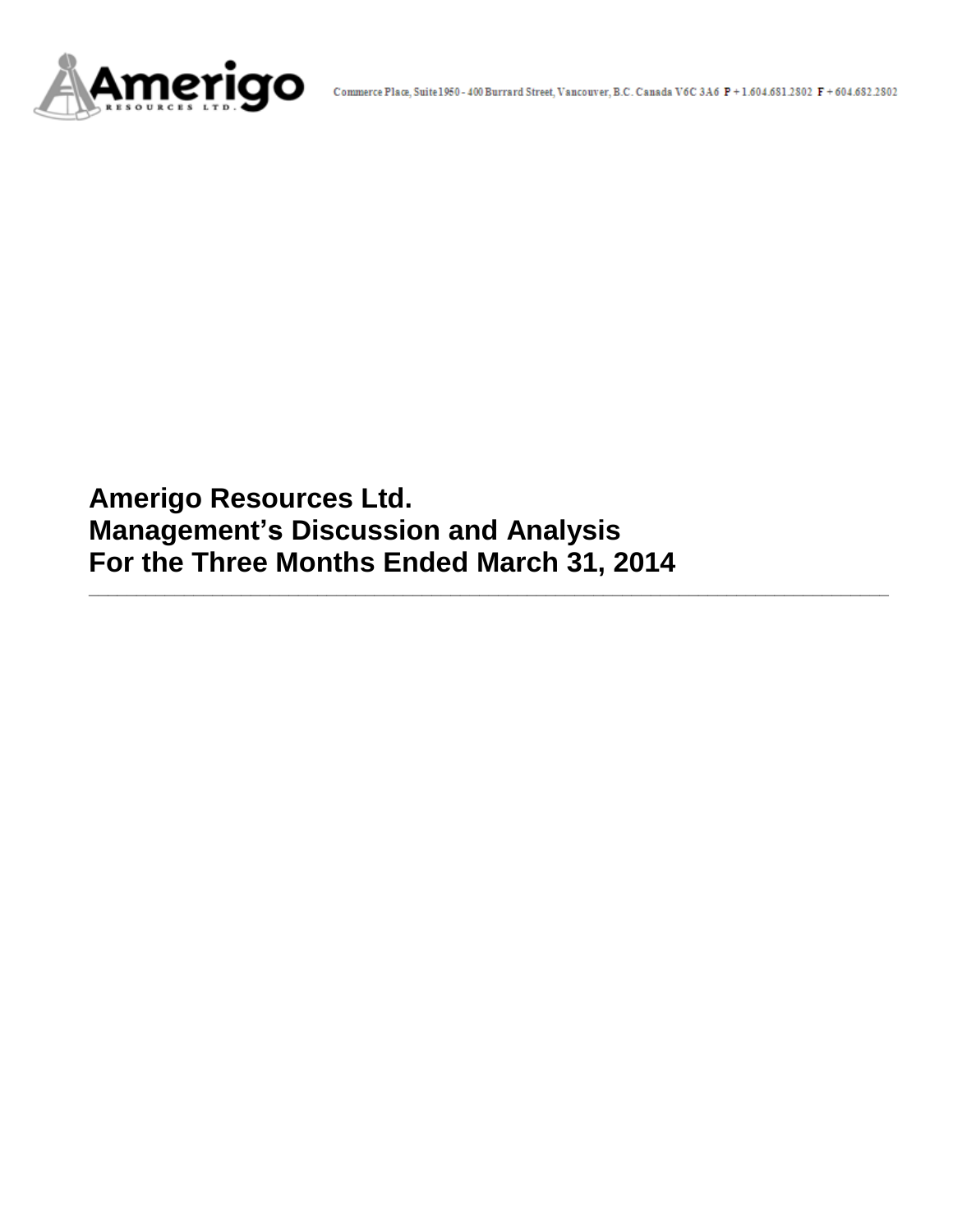## *T A B L E of C O N T E NT S*

This Management's Discussion & Analysis ("MD&A") is comprised of the following sections:

- 1. **Company Profile**  An executive summary of Amerigo's business and its long-term contractual relationship with Codelco/El Teniente…(PAGE 3)
- 2. **Introduction**  Information on accounting principles, reporting currency and other background factors to facilitate the understanding of this MD&A and related consolidated financial statements... (PAGE 3)
- 3. **Highlights and Significant Events** A summary of the key operating and financial metrics of the Company during the three months ended March 31, 2014 ("Q1-2014") and as at March 31, 2014…(PAGE 4)
- 4. **Five-Quarter Financial Results and Summary Cash Flow Information** A summary of financial results and uses and sources of cash presented on a quarterly basis for the most recent five reporting quarters... (PAGE 7)
- 5. **Operating Results** An analysis of the Company's production, sales, cash cost and total cost for Q1-2014 and compared to the three months ended March 31, 2013 ("Q1-2013")… (PAGE 8)
- 6. **Financial Results for Q1-2014** An analysis of the Company's financial performance during Q1- 2014, compared to the Company's performance during Q1-2013…(PAGE 1)
- 7. **Comparative Periods** A summary of financial data for the Company's most recent eight reporting quarters…(PAGE 14)
- 8. **Liquidity and Capital Resources** Review of the Company's cash flow during Q1-2014 and analysis of the Company's liquidity and financial position as at March 31, 2014…(PAGE 15)
- 9. **Cauquenes Expansion**… (PAGE 17)
- 10. **Other** –Disclosure of related party transactions and other MD&A requirements...(PAGE 18)

THIS DOCUMENT CONTAINS FORWARD-LOOKING STATEMENTS. PLEASE REFER TO THE CAUTIONARY LANGUAGE UNDER THE HEADING "CAUTIONARY STATEMENT ON FORWARD-LOOKING INFORMATION" BELOW.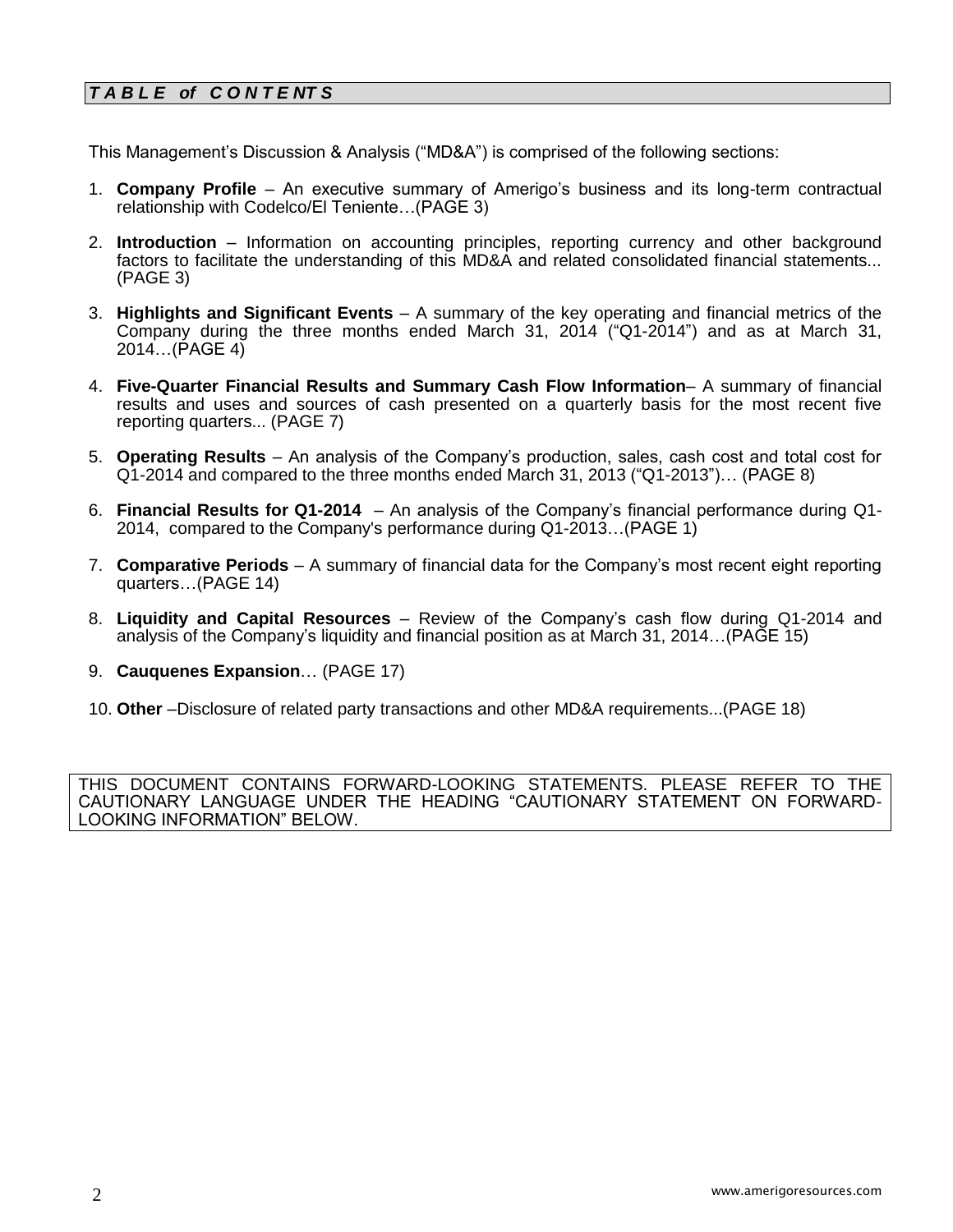## *REPORTED IN U.S. DOLLARS, EXCEPT WHERE INDICATED OTHERWISE*

#### *COMPANY PROFILE*

Amerigo Resources Ltd. ("Amerigo") owns a 100% interest in Minera Valle Central S.A. ("MVC"), a Chilean company that produces copper and molybdenum concentrates.

MVC has a long-term contractual relationship with the El Teniente Division ("DET") of Corporación Nacional del Cobre de Chile ("Codelco") to treat fresh and old tailings from Codelco's El Teniente mine. El Teniente is the world's largest underground copper mine and has been in production since 1904. Construction of a new mine level, scheduled for completion in 2017, is estimated to extend the mine's useful life by 50 years.

At March 31, 2014, MVC had a contract with DET through 2021 to process the fresh tailings from El Teniente's current production (the "2021 Fresh Tailings Contract"), as well as a contract to process El Teniente's Colihues tailings deposit (the "Colihues Contract").

Subsequent to March 31, 2014, MVC entered into an agreement granting to MVC the rights to process tailings from an additional historic tailings deposit, Cauquenes, extending MVC's rights to process fresh and Colihues tailings from 2021 to 2037 and amending each of the 2021 Fresh Tailings Contract and the Colihues Contract (See **Cauquenes Expansion**).

Amerigo's shares are listed for trading on the Toronto Stock Exchange ("TSX"), the OTCQX Stock Exchange in the United States and the Lima Stock Exchange in Peru.

#### *INTRODUCTION*

The following MD&A of the results of operations and financial position of Amerigo together with its subsidiaries (collectively, the "Company"), is prepared as of May 6, 2014, and should be read in conjunction with the Company's condensed consolidated interim financial statements and related notes for the three months ended March 31, 2014 and the Company's audited consolidated financial statements and related notes for the year ended December 31, 2013.

This MD&A's objective is to help the reader understand the factors affecting the Company's current and future financial performance.

The Company's financial statements are reported under International Financial Reporting Standards ("IFRS") issued by the International Accounting Standards Board ("IASB"). The disclosure of financial data and results in this MD&A is also reported under IFRS, except non-GAAP measures and when indicated otherwise.

Reference is made in this MD&A to various measures such as cash flow per share from operating activities, cash cost and total cost. Cash cost and total cost are terms that do not have a standardized meaning but are widely used in the mining industry as performance indicators. Refer to page 9 of this MD&A for a tabular reconciliation of the Company's cash and total costs to cost of sales in Q1-2014 and Q1-2013.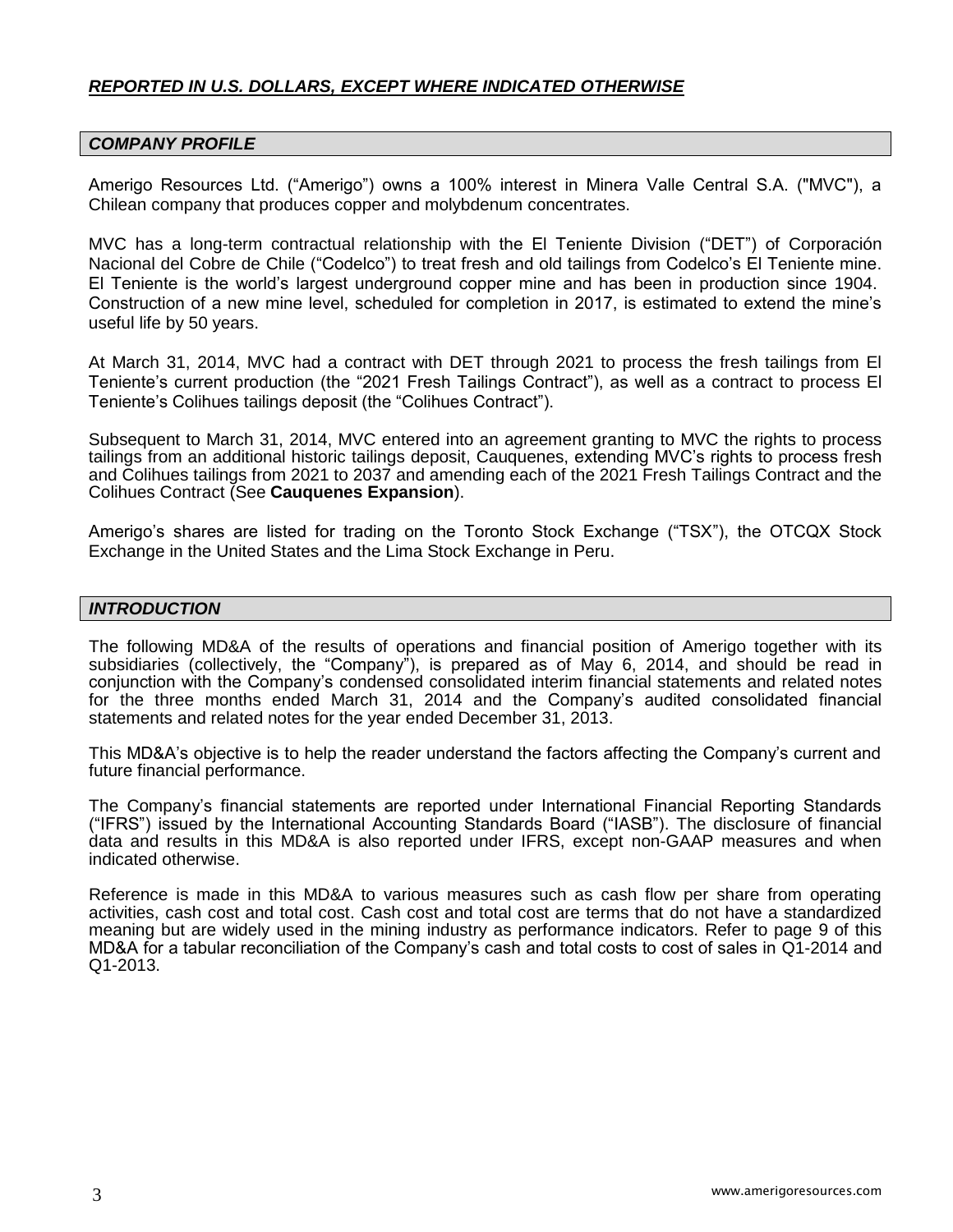## *HIGHLIGHTS and SIGNIFICANT EVENTS*

## **Comparative Financial Overview**

|                                                   | Three months ended March 31, |         |            |        |  |
|---------------------------------------------------|------------------------------|---------|------------|--------|--|
|                                                   | 2014                         | 2013    | Change     |        |  |
|                                                   |                              |         |            | %      |  |
| Copper produced, million pounds                   | 10.2                         | 12.8    | (2.63)     | (20%)  |  |
| Copper sold, million pounds                       | 10.2                         | 12.5    | (2.30)     | (18%)  |  |
| Molybdenum produced, pounds                       | 125,016                      | 258,301 | (133, 285) | (52%)  |  |
| Molybdenum sold, pounds                           | 110,774                      | 240,744 | (129,970)  | (54%)  |  |
| Percentage of copper production from old tailings | 45%                          | 49%     |            | (4%)   |  |
| Revenue (\$ thousands)                            | 32,370                       | 43,161  | (10, 791)  | (25%)  |  |
| Cost of sales $1$ (\$ thousands)                  | 31,706                       | 38,037  | (6, 331)   | (17%)  |  |
| El Teniente royalty costs (\$ thousands)          | 6,421                        | 10,700  | (4,279)    | (40%)  |  |
| Gross profit (\$ thousands)                       | 664                          | 5,124   | (4, 460)   | (87%)  |  |
| Net (loss) profit (\$ thousands)                  | (389)                        | 3,238   | (3,627)    | (112%) |  |
| Operating cash flow (\$ thousands) $^2$           | 4,503                        | 7,335   | (2,832)    | (39%)  |  |
| Cash flow paid for plant expansion (\$ thousands) | (3, 402)                     | (3,645) | (243)      | (7%)   |  |
| Cash and cash equivalents (\$ thousands)          | 8,142                        | 13,280  | (5, 138)   | (39%)  |  |
| Bank debt (\$ thousands)                          |                              | 999     | (999)      | (100%) |  |
| Average realized copper price per pound           | 3.36                         | 3.52    | (0.16)     | (5%)   |  |
| Cash cost per pound 3                             | 2.22                         | 1.99    | 0.23       | 12%    |  |
| Total cost per pound <sup>3</sup>                 | 3.38                         | 3.15    | 0.23       | 7%     |  |

<sup>1</sup> Includes El Teniente royalty costs

<sup>2</sup> Excluding working capital changes

<sup>3</sup>Cash and total costs are non-GAAP measures, refer to page 9 for a reconciliation of these measures to cost of sales.

## **Financial results**

- Revenue was \$32.4 million compared to \$43.2 million in Q1-2013. Revenues decreased 25% due to lower copper and molybdenum sales and lower metal prices.
- Cost of sales was \$31.7 million, compared to \$38 million in Q1-2013, a decrease of 17%, driven by lower El Teniente royalty costs (from lower production and lower average LME prices) and lower production costs (resulting from lower production levels).
- Gross profit was \$0.7 million, compared to \$5.1 million in Q1-2013.
- Net loss was \$0.4 million compared to a net profit of \$3.2 million in Q1-2013.
- In Q1-2014 the Company generated cash flow from operations before changes in non-cash working capital of \$4.5 million, compared to \$7.3 million in Q1-2013.

## **Production**

- The Company produced 10.2 million pounds of copper, 20% lower than the 12.8 million pounds produced in Q1-2013.
- Molybdenum production was 125,016 pounds, 52% lower than the 258,301 pounds produced in Q1- 2013.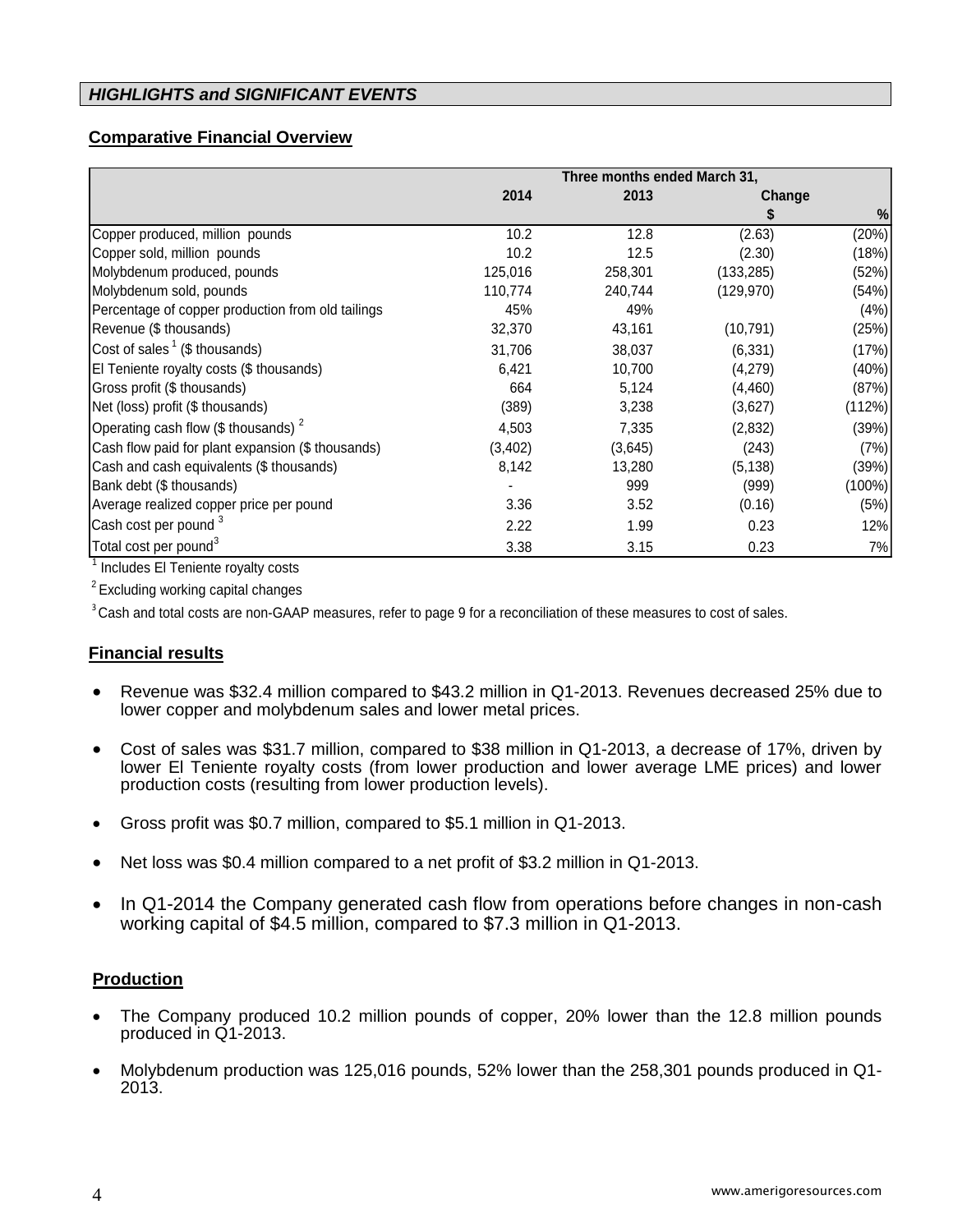Fresh tailings copper production was adversely affected by low mill tonnage and unplanned downtime at El Teniente, and lower than expected copper sulphide grade. MVC continued to work in unfavorable areas of the Colihues deposit as a result of the change in mine plan made necessary by a pit slide in Colihues during Q2-2013. Molybdenum production was lower than in prior quarters due to low throughput and low molybdenum grade in fresh tailings.

## **Revenue**

 Revenue decreased to \$32.4 million, compared to \$43.2 million in Q1-2013, due to lower production levels and lower metal prices. The Company's copper selling price before smelting, refining and other charges was \$3.36/lb compared to \$3.52/lb in Q1-2013, and the Company's molybdenum selling price was \$9.93/lb compared to \$11.34/lb in Q1-2013.

### **Costs**

- Cash cost (a non-GAAP measure equal to the aggregate of smelting, refining and other charges, production costs net of molybdenum-related net benefits, administration and transportation costs, see page 9) before El Teniente royalty was \$2.22/lb, compared to \$1.99/lb in Q1-2013. Cash costs increased for the most part as a result of lower production in Q1-2014.
- Total cost (a non-GAAP measure equal to the aggregate of cash cost, El Teniente royalty, depreciation and accretion, see page 9) was \$3.38/lb compared to \$3.15/lb in Q1-2013, mainly as a result of lower production.
- Power costs in Q1-2014 were \$5.3 million (\$0.0900/kwh) compared to \$6.4 million (\$0.0970/kwh) in Q1-2013. Similar power cost levels are expected to December 31, 2017, the end of the term of MVC's current power contract.
- Total El Teniente royalties were \$6.4 million in Q1-2014, compared to \$10.7 million in Q1-2013, due to lower production and metal prices.

#### **Cash and Financing Activities**

Cash balance was \$8.1 million at March 31, 2014 compared to \$13.1 million at December 31, 2013.

#### **Investments**

- Cash payments for capital expenditures ("Capex") were \$3.4 million compared to \$3.6 million in Q1- 2013. Capex payments have been funded from operating cash flow and cash on hand.
- Capex incurred in Q1-2014 totaled \$2.9 million (Q1-2013: \$2 million) and included project investments in connection with Cauquenes engineering (\$0.9 million) and sustaining Capex projects (\$2 million).
- The Company's investments in Candente Copper Corp. and Los Andes Copper Ltd. had an aggregate fair value of \$3.1 million at March 31, 2014 (December 31, 2013: \$3.2 million).

## **Outlook**

- MVC's 2014 production guidance continues to be approximately 45 million pounds of copper and 800,000 pounds of molybdenum. In addition, the tolling contract with Compañia Minera Maricunga ("Maricunga") is expected to contribute a further 2 million pounds of copper.
- Cash cost (see page 9) is projected to be between \$2.15/lb and \$2.25/lb in 2014.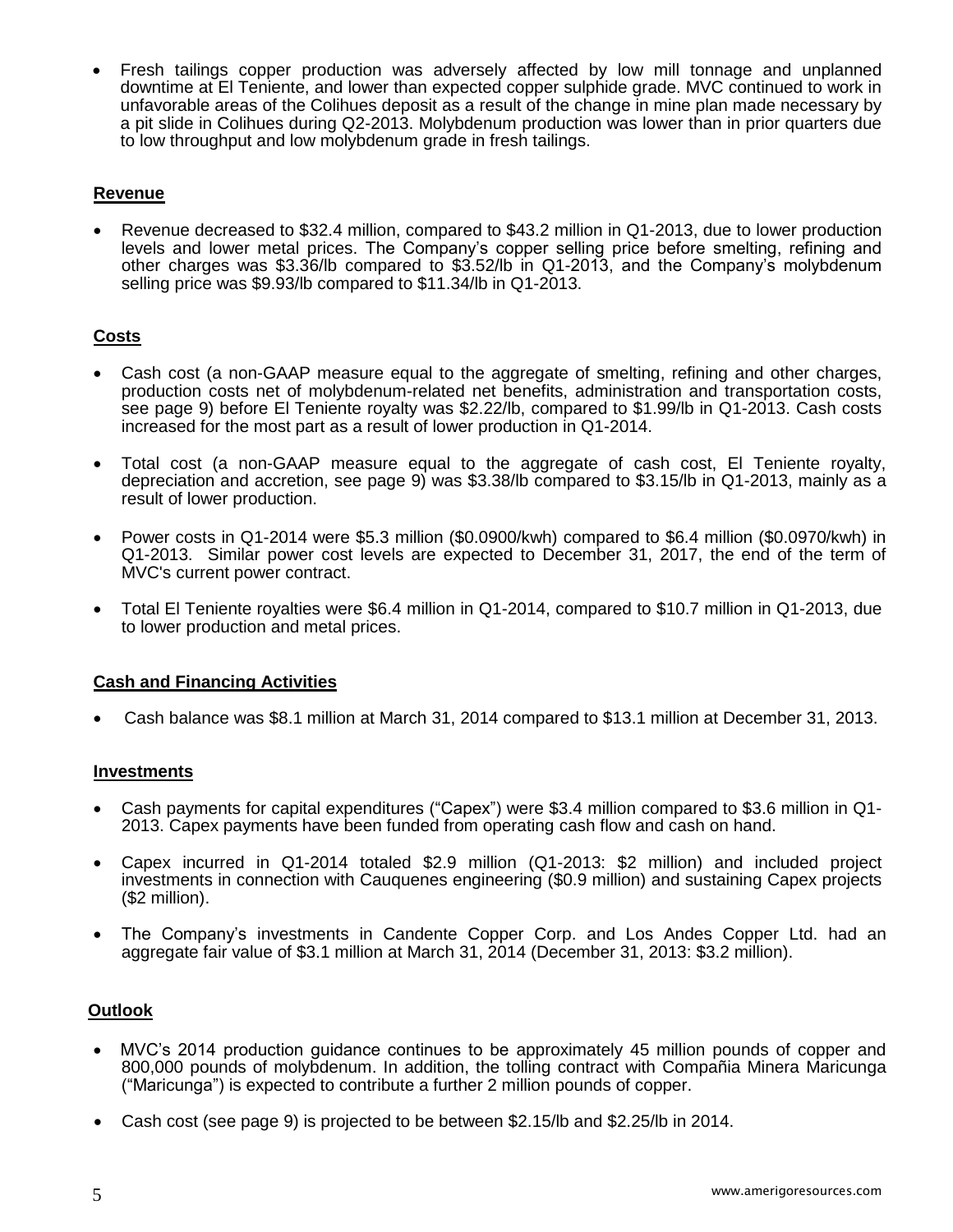2014 sustaining Capex at MVC is estimated to be approximately \$3.8 million. Capex for the Cauquenes expansion project is estimated to be approximately \$140 million (see **Cauquenes Expansion**).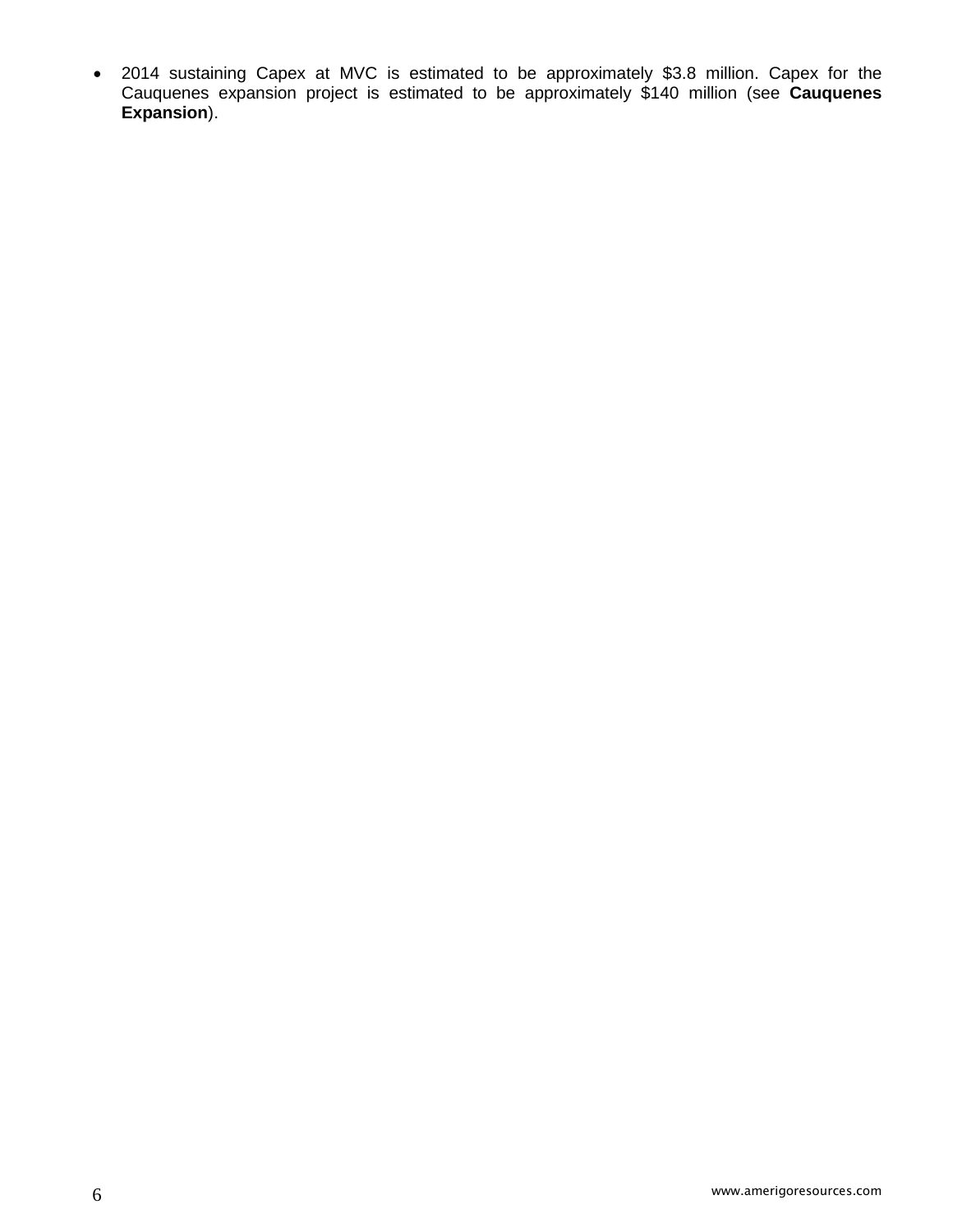# *SUMMARY OF FINANCIAL RESULTS Q1-2013 TO Q1-2014*

|                                                                   | Q1-2014  | Q4-2013  | Q3-2013                      | Q2-2013  | Q1-2013 |
|-------------------------------------------------------------------|----------|----------|------------------------------|----------|---------|
|                                                                   |          |          |                              |          |         |
| Copper production, million pounds                                 | 10.19    | 12.25    | 11.04                        | 9.55     | 12.83   |
| Copper sales, million pounds                                      | 10.18    | 12.60    | 10.86                        | 9.44     | 12.48   |
| Moly production - pounds                                          | 125,016  | 181,464  | 193,138                      | 176,155  | 258,301 |
| Moly sales - pounds                                               | 110,774  | 174,211  | 206,645                      | 177,845  | 240,744 |
| Financial results (\$ thousands)                                  |          |          |                              |          |         |
| Revenue                                                           | 32,370   | 37,035   | 31,950                       | 31,446   | 43,161  |
| Cost of sales                                                     |          |          |                              |          |         |
| <b>Production costs</b>                                           | 19,001   | 23,827   | 17,307                       | 17,867   | 21,332  |
| El Teniente royalty                                               | 6,421    | 8,540    | 7,258                        | 7,317    | 10,700  |
| Depreciation and amortization                                     | 4,738    | 4,112    | 4,143                        | 4,462    | 4,161   |
| Administration                                                    | 1,191    | 1,232    | 1,117                        | 1,195    | 1,384   |
| Transportation                                                    | 355      | 402      | 377                          | 362      | 460     |
|                                                                   | 31,706   | 38,113   | 30,202                       | 31,203   | 38,037  |
| Gross profit                                                      | 664      | (1,078)  | 1,748                        | 243      | 5,124   |
| Other expenses                                                    |          |          |                              |          |         |
| Office and general expenses                                       | 419      | 228      | 312                          | 186      | 406     |
| Salaries, management and professional fees                        | 538      | 809      | 440                          | 418      | 375     |
| Share-based payment compensation                                  |          |          |                              | 21       | 31      |
| Royalties to related parties                                      | 45       | (180)    | (32)                         | (299)    | 100     |
| Bad debt recovery                                                 |          |          |                              | (52)     |         |
|                                                                   | 1,002    | 857      | 720                          | 274      | 912     |
| Other gains and losses                                            |          |          |                              |          |         |
| Foreign exchange (gain) expense                                   | (197)    | 694      | (397)                        | 1,003    | (98)    |
| Impairment charges                                                |          | 668      |                              |          |         |
| Other gains                                                       | (80)     | (95)     | (90)                         | (101)    | (111)   |
|                                                                   | (277)    | 1,267    | (487)                        | 902      | (209)   |
| Operating (loss) profit                                           | (61)     | (3,202)  | 1,515                        | (933)    | 4,421   |
| Finance costs                                                     | 149      | 161      | 166                          | 114      | 185     |
| (Loss) profit before tax                                          | (210)    | (3, 363) | 1,349                        | (1,047)  | 4,236   |
| Income tax expense (recovery)                                     | 179      | (917)    | 310                          | (210)    | 998     |
| (Loss) profit for the period                                      | (389)    | (2, 446) | 1,039                        | (837)    | 3,238   |
| (Loss) earnings per share - basic                                 | 0.00     | (0.02)   | 0.01                         | (0.01)   | 0.02    |
| (Loss) earnings per share - diluted                               | 0.00     | (0.02)   | 0.01                         | (0.01)   | 0.02    |
| Cash cost $($/lb)$ <sup>1</sup>                                   | 2.22     | 2.19     | 1.93                         | 2.24     | 1.99    |
| Total cost $(\frac{5}{lb})^1$                                     | 3.38     | 3.36     | 2.96                         | 3.48     | 3.15    |
|                                                                   |          |          |                              |          |         |
| Uses and sources of cash (\$thousands)                            |          |          |                              |          |         |
| Cash flow from operations                                         | 4,503    | 2,787    | 4,872                        | 4,142    | 7,335   |
| Cash flow (used in) from operations incl. working capital changes | (1,702)  | 11,919   | 4,164                        | (4, 764) | 8,203   |
| Cash used in investing activities                                 | (3, 402) | (3,537)  | (2, 533)                     | (3,676)  | (3,645) |
| Cash from exercise of stock options                               | 98       |          |                              |          |         |
| Cash used in debt repayments                                      |          |          | $\qquad \qquad \blacksquare$ | (993)    | (504)   |
| Ending cash position                                              | 8,142    | 13,148   | 4,655                        | 3,881    | 13,280  |

 $1$ Cash and total costs are non-GAAP measures. Refer to page 9 for the basis of reconciliation of these measures to cost of sales.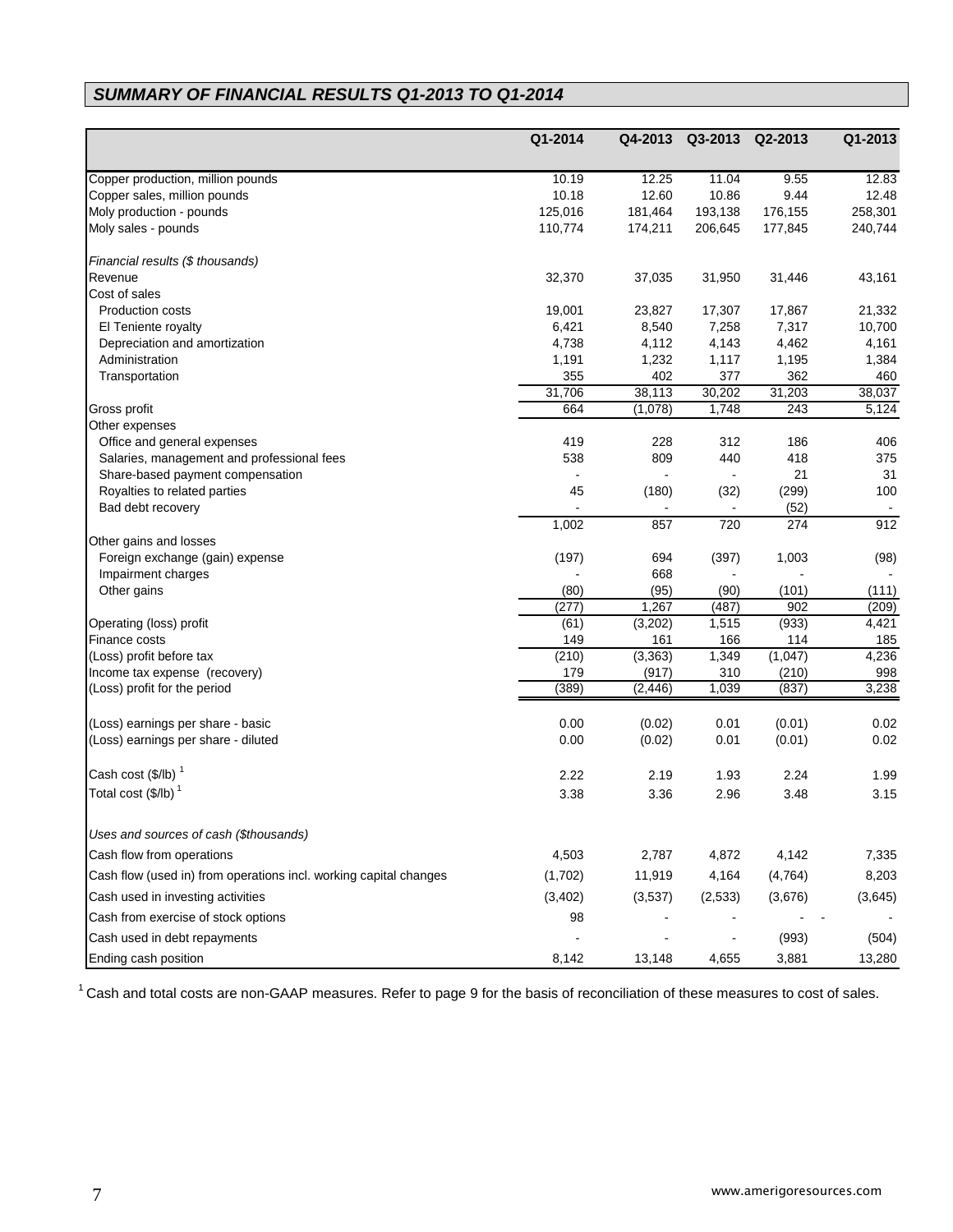#### *OPERATING RESULTS*

In Q1-2014 the Company produced 10.2 million pounds of copper, 20% lower than in Q1-2013. Copper sales were also 10.2 million pounds, 18% lower than in Q1-2013. Copper production was below Q1- 2013 levels both from fresh tailings and Colihues tailings. Fresh tailings production was affected by low mill tonnage and unplanned downtime at El Teniente and lower than expected copper sulphide grade.

MVC continued to work in unfavorable areas of the Colihues deposit as a result of the change in mine plan made necessary because of the Colihues slide during Q2-2013. The presence of coarse sands in the base layer further affected Colihues operations in the quarter. In April 2014 MVC changed to a different mining area of Colihues upon completion of the Zone 4 sump installation.

Copper production in Q1-2014 includes 0.6 million pounds of copper produced and sold pursuant to a tolling contract with Maricunga. The tolling contract involves the purchase by MVC of Maricunga copper concentrate, which is blended with MVC's concentrates and sold through MVC's copper sales contract.

Molybdenum production at 125,016 pounds was 52% lower than in Q1-2013, and molybdenum deliveries to the roaster were 54% lower than in Q1-2013.

The Company's cost of sales was 17% less than in Q1-2013, due to lower production and El Teniente royalty costs.

During Q1-2014 the Company generated cash flow from operations of \$4.5 million, posted a gross profit of \$0.7 million and incurred a net loss of \$0.4 million.

#### **Production**

|                                   | Q1-2014    | Q1-2013    |
|-----------------------------------|------------|------------|
| <b>FRESH TAILINGS EL TENIENTE</b> |            |            |
| Tonnes processed                  | 9,758,464  | 10,422,011 |
| Copper grade (%)                  | 0.120%     | 0.124%     |
| Copper recovery                   | 20.8%      | 22.8%      |
| Copper produced (lbs)             | 5,379,985  | 6,490,071  |
| <b>OLD TAILINGS COLIHUES</b>      |            |            |
| Tonnes processed                  | 2,738,106  | 3,080,117  |
| Copper grade (%)                  | 0.272%     |            |
| Copper recovery                   | 25.8%      | 33.3%      |
| Copper produced (lbs)             | 4,241,859  | 6,343,728  |
| <b>TOLL PROCESSING</b>            |            |            |
| Copper produced (lbs)             | 564,383    |            |
| <b>COPPER</b>                     |            |            |
| Total copper produced (lbs)       | 10,186,227 | 12,833,799 |
| Total copper sold (lbs)           | 10,176,879 | 12,481,919 |
| <b>MOLYBDENUM</b>                 |            |            |
| Total molybdenum produced (lbs)   | 125,016    |            |
| Total molybdenum sold (lbs)       | 110,774    | 240,744    |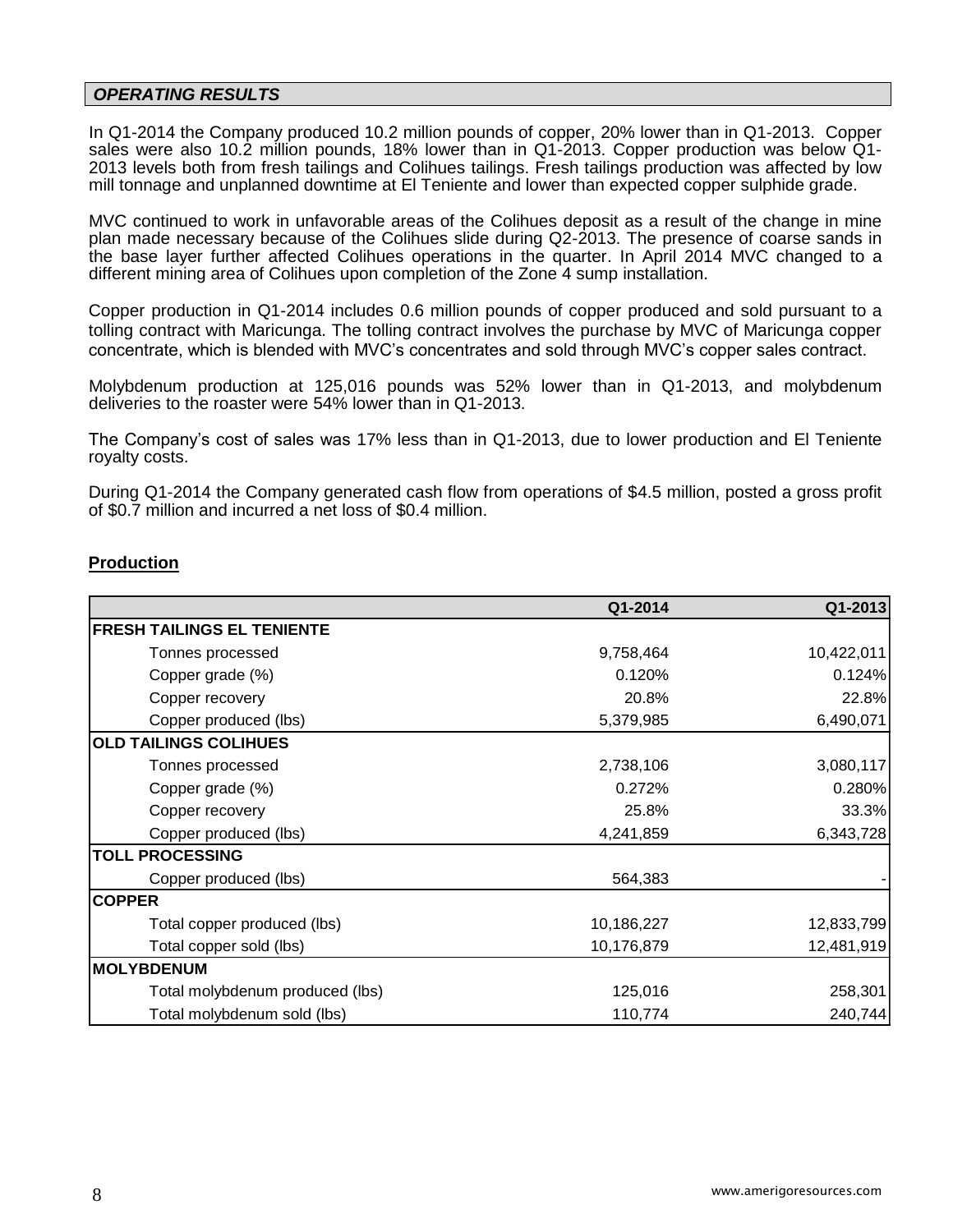### **Exploration and evaluation assets**

The Company's exploration and evaluation assets relate to costs incurred to conduct pilot tests, engineering costs and other associated costs to evaluate the potential options for the processing of tailings in DET's Cauquenes deposit. The Company had the legal right to explore this area during negotiations to obtain the rights to process these tailings. Exploration and evaluation assets are expected to be reclassified to property, plant and equipment as of April 2014, following the signing of the agreement granting to MVC the rights to process tailings from the Cauquenes deposit. See **Cauquenes Expansion***.*

## **Revenue**

|                                                                |   | Q1-2014   | Q1-2013 |
|----------------------------------------------------------------|---|-----------|---------|
| Average LME copper price per pound                             | S | $3.19$ \$ | 3.60    |
| Average Platt's molybdenum dealer oxide price per pound 1      |   | $9.98$ \$ | 11.34   |
| Total copper net sales during the period (thousands)           |   | 29,690 \$ | 40,905  |
| Total molybdenum & tolling sales during the period (thousands) |   | 2,680     | 2,256   |
| Total revenue during the period (thousands)                    |   | 32,370    | 43,161  |
| Company's recorded copper price per pound <sup>2</sup>         |   | $3.36$ \$ | 3.52    |
| Company's recorded molybdenum price per pound 3                |   | 9.93      | 11.34   |

 $1$  Basis price for the Company's molybdenum sales.

<sup>2</sup> Copper recorded price for the period before smelting and refining charges and settlement adjustments to prior quarters' sales.

 $3$  Molybdenum recorded price for the period before roasting charges and settlement adjustments to prior quarters' sales.

Revenue in Q1-2014 was \$32.4 million compared to \$43.2 million in Q1-2013, including copper revenue of \$29.7 million (Q1-2013: \$40.9 million) and molybdenum/tolling revenue of \$2.7 million (Q1-2013: \$2.3 million). Revenue is reported net of smelting, refining and roasting charges.

Copper produced by the Company is sold under a sales agreement with Chile's Empresa Nacional de Minería ("Enami") that establishes a delivery schedule of monthly sales quotas. For the 2014 quotas the arrangements between the Company and Enami set the Company's copper sale price at the average market price for the preceding month ("M-1"). Accordingly, provided monthly quotas are met, all copper delivered by the Company to Enami in one month is being sold at market prices prevailing in the preceding month.

From time to time the Company may enter into modifications to the legal structure of the royalty arrangements with El Teniente. The Company's view is that these arrangements do not change the nature of the underlying Royalty arrangement.

Average LME copper prices in Q1-2014 were \$3.19/lb compared to \$3.60/lb in Q1-2013, and the Company's recorded copper sales price was \$3.36/lb, compared to \$3.52/lb in Q1-2013. The difference between the average LME copper price and the Company's recorded sales price results from the pricing terms that applied to the Company's sales in the period.

Molybdenum prices also decreased in Q1-2014. The realized molybdenum sales price for Q1-2014 was \$9.93/lb, compared to \$11.34/lb in Q1-2013. This lower price, along with lower production, affected molybdenum revenues compared to Q1-2013.

Molybdenum produced by the Company is predominantly sold under a sales agreement with Chile's Molibdenos y Metales S.A. ("Molymet"), which in 2014 provided that the sale price was the average market price for the third month after delivery ("M+3"). Accordingly, none of the molybdenum sold in Q1-2014 was priced at final prices as of March 31, 2014. Sales of molybdenum are provisionally priced at the average Platt's molybdenum dealer oxide price which for March 31, 2014 was \$10.13/lb.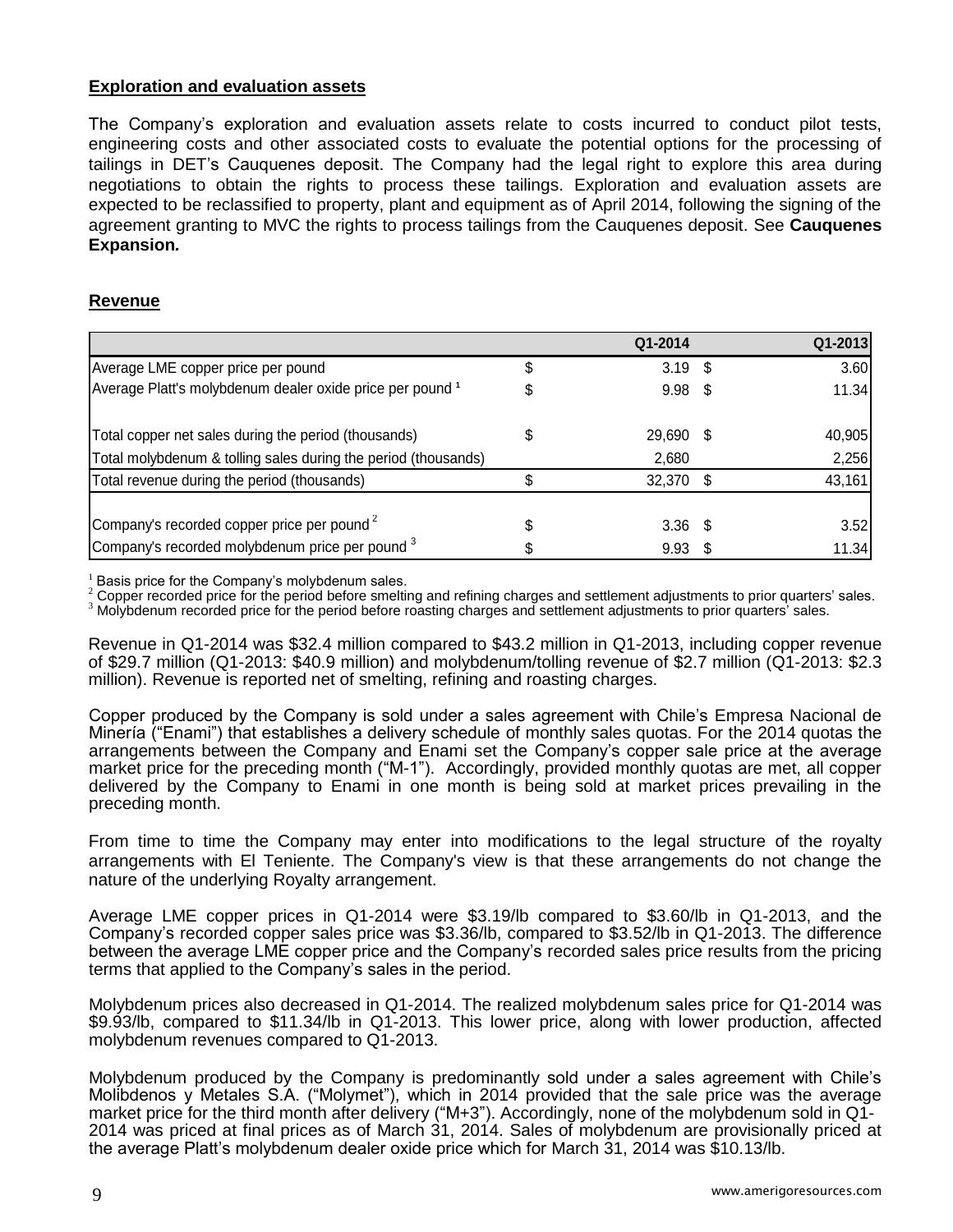## **Cash Cost and Total Cost**

Cash cost and total cost are non-GAAP measures prepared on a basis consistent with the industry standard Brook Hunt definitions. Cash cost is the aggregate of copper and molybdenum production costs, smelting and refining charges, administration and transportation costs, minus molybdenum byproduct credits. Total cost is the aggregate of cash cost, El Teniente royalty, depreciation and amortization.

A reconciliation of cost of sales to cash cost and total cost in Q1-2014 and Q1-2013 is presented below:

|                                           | Q1-2014      |      | Q1-2013   |
|-------------------------------------------|--------------|------|-----------|
| Cost of sales (thousands)                 | \$<br>31,706 | - \$ | 38,037    |
| Add (deduct):                             |              |      |           |
| Smelting and refining charges (thousands) | 3,672        |      | 4,125     |
| Inventory adjustments (thousands):        | (179)        |      | 511       |
| By-product credits (thousands)            | (2,679)      |      | (2, 256)  |
| Total cost (thousands)                    | \$<br>32,520 | - \$ | 40,417    |
| Deduct:                                   |              |      |           |
| El Teniente royalties (thousands)         | (6, 421)     |      | (10, 700) |
| Depreciation and amortization (thousands) | (4,738)      |      | (4, 161)  |
| Cash cost (thousands)                     | \$<br>21,361 | -\$  | 25,556    |
| Pounds of copper produced                 | 9.62M        |      | 12.83M    |
| Cash cost (\$/lb)                         | 2.22         |      | 1.99      |
| Total cost (\$/lb)                        | 3.38         |      | 3.15      |

The Company's trailing annual and quarterly cash costs (see page 9) (\$/lb of copper produced) were:

|                           | Q1-2014 | Q4-2013 | Q3-2013 | Q2-2013 | Q1-2013 |
|---------------------------|---------|---------|---------|---------|---------|
| Power costs               | 0.55    | 0.67    | 0.46    | 0.53    | 0.50    |
| Grinding media            | 0.29    | 0.27    | 0.25    | 0.27    | 0.28    |
| <b>Other direct costs</b> | 1.12    | 1.26    | 0.86    | 1.11    | 0.92    |
| By-product credits        | (0.28)  | (0.54)  | (0.12)  | (0.17)  | (0.18)  |
| Smelting & refining       | 0.38    | 0.38    | 0.34    | 0.33    | 0.32    |
| Administration            | 0.12    | 0.11    | 0.10    | 0.13    | 0.11    |
| Transportation            | 0.04    | 0.04    | 0.04    | 0.04    | 0.04    |
| Cash Cost                 | \$2.22  | \$2.19  | \$1.93  | \$2.24  | \$1.99  |

 $1$  Power costs include retroactive sub-transmission charges of \$0.09/lb in Q4-2013.

Cash cost (see page 9) in Q1-2014 was \$0.23/lb higher than in Q1-2013. Major components of cash cost include power, grinding media, other direct costs (including direct labour costs), smelting/refining costs and by-product credits (Maricunga and molybdenum).

Power is MVC's most significant cost, and was \$0.0900/kWh in Q1-2014 compared to \$0.0970/kWh in Q1-2013. Unit power costs for Q1-2014 were \$0.55/lb, \$0.05/lb higher than in Q1-2013.

MVC operated its generators during Q1-2014 when the grid price exceeded the generators' operating costs. The economic benefit from operating the generators in Q1-2014 was \$0.6 million (Q1-2013: cost of \$27,000).

Unit grinding media costs were \$0.29/lb compared to \$0.28/lb in Q1-2013.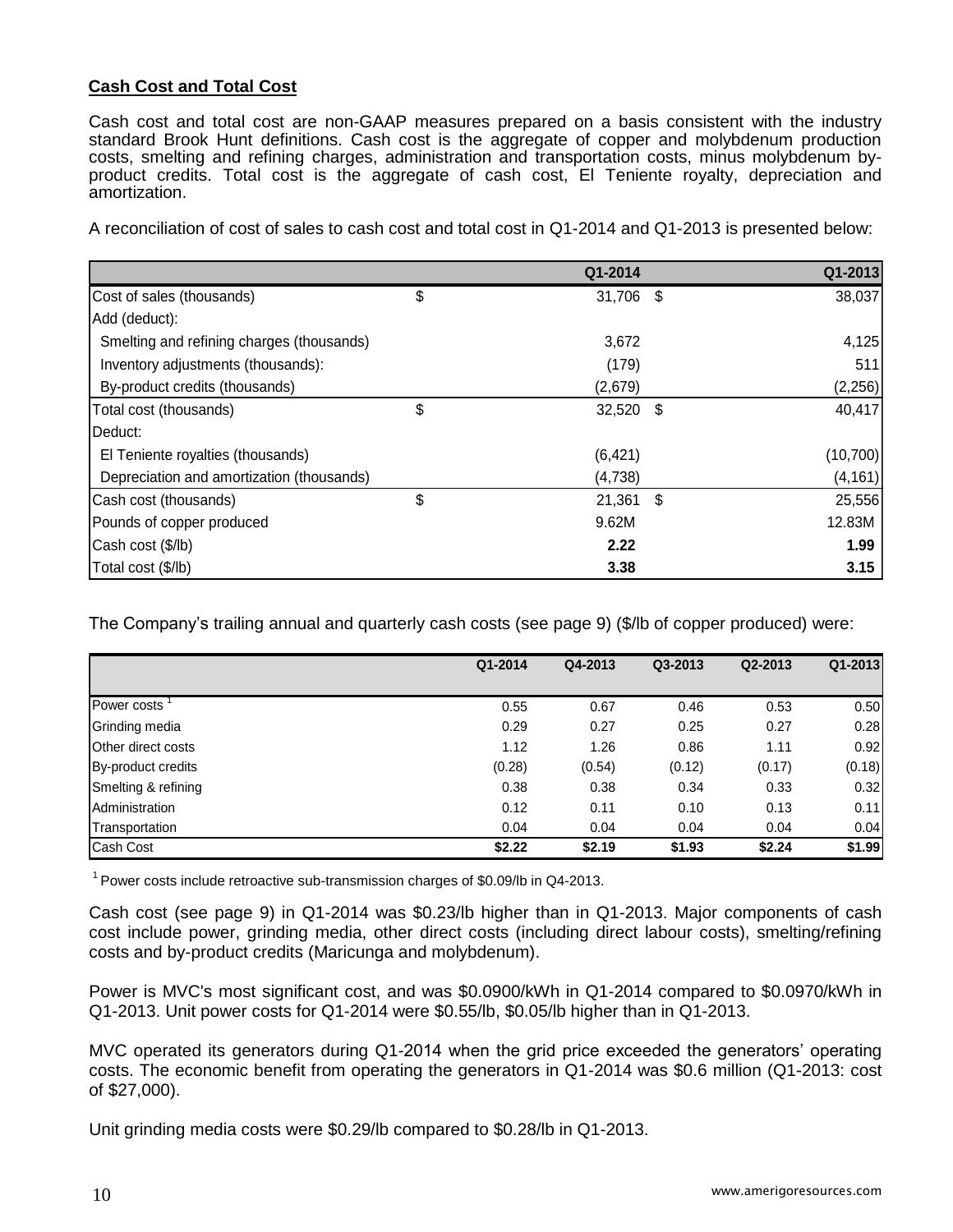Other direct costs of \$1.12/lb (Q1-2013: \$0.92/lb) included tolling costs of \$0.14/lb (\$nil in Q1-2013) and direct labour costs of \$0.24/lb (Q1-2013: \$0.16/lb). All other combined direct costs decreased \$0.02/lb in Q1-2014, compared to Q1-2013.

By-product credits of \$0.28/lb increased from \$0.18/lb in Q1-2013 as a result of the Maricunga tolling agreement.

The Company's trailing annual and quarterly total costs (\$/lb of copper produced) were:

|                           | Q1-2014 | Q4-2013 | Q3-2013 | Q2-2013 | Q1-2013 |
|---------------------------|---------|---------|---------|---------|---------|
| Cash cost                 | 2.22    | 2.19    | 1.93    | 2.24    | 1.99    |
| El Teniente royalty       | 0.67    | 0.79    | 0.66    | 0.77    | 0.84    |
| Amortization/depreciation | 0.49    | 0.38    | 0.37    | 0.47    | 0.32    |
| <b>Total Cost</b>         | \$3.38  | \$3.36  | \$2.96  | \$3.48  | \$3.15  |

Total cost was \$3.38/lb, compared to \$3.15/lb in Q1-2013. The increase in total cost resulted from a \$0.23/lb increase in cash cost. The changes in ET royalty unit cost and depreciation unit cost offset themselves in Q1-2014.

#### *FINANCIAL RESULTS*

The Company posted a net loss of \$0.4 million (\$0.00 basic and diluted loss per share), compared to net profit of \$3.2 million in Q1-2013 (\$0.02 basic and diluted earnings per share). Gross profit was \$0.7 million compared to \$5.1 million in Q1-2013.

#### **Revenue**

Revenue in Q1-2014 was \$32.4 million, compared to \$43.2 million in Q1-2013.

#### **Production Costs**

|                               | Q1-2014            | Q1-2013 |
|-------------------------------|--------------------|---------|
| (Expressed in \$ thousands)   |                    |         |
| Direct production costs       |                    |         |
| Power costs                   | \$<br>5,314<br>\$  | 6,408   |
| Grinding media                | 2,792              | 3,623   |
| Labour costs                  | 2,292              | 1,984   |
| Other direct production costs | 8,603              | 9,317   |
|                               | 19,001             | 21,332  |
| <b>El Teniente royalty</b>    | 6,421              | 10,700  |
| Depreciation and amortization | 4,738              | 4,161   |
| Administration                | 1,191              | 1,384   |
| Transportation                | 355                | 460     |
| Cost of sales                 | \$<br>31,706<br>\$ | 38,037  |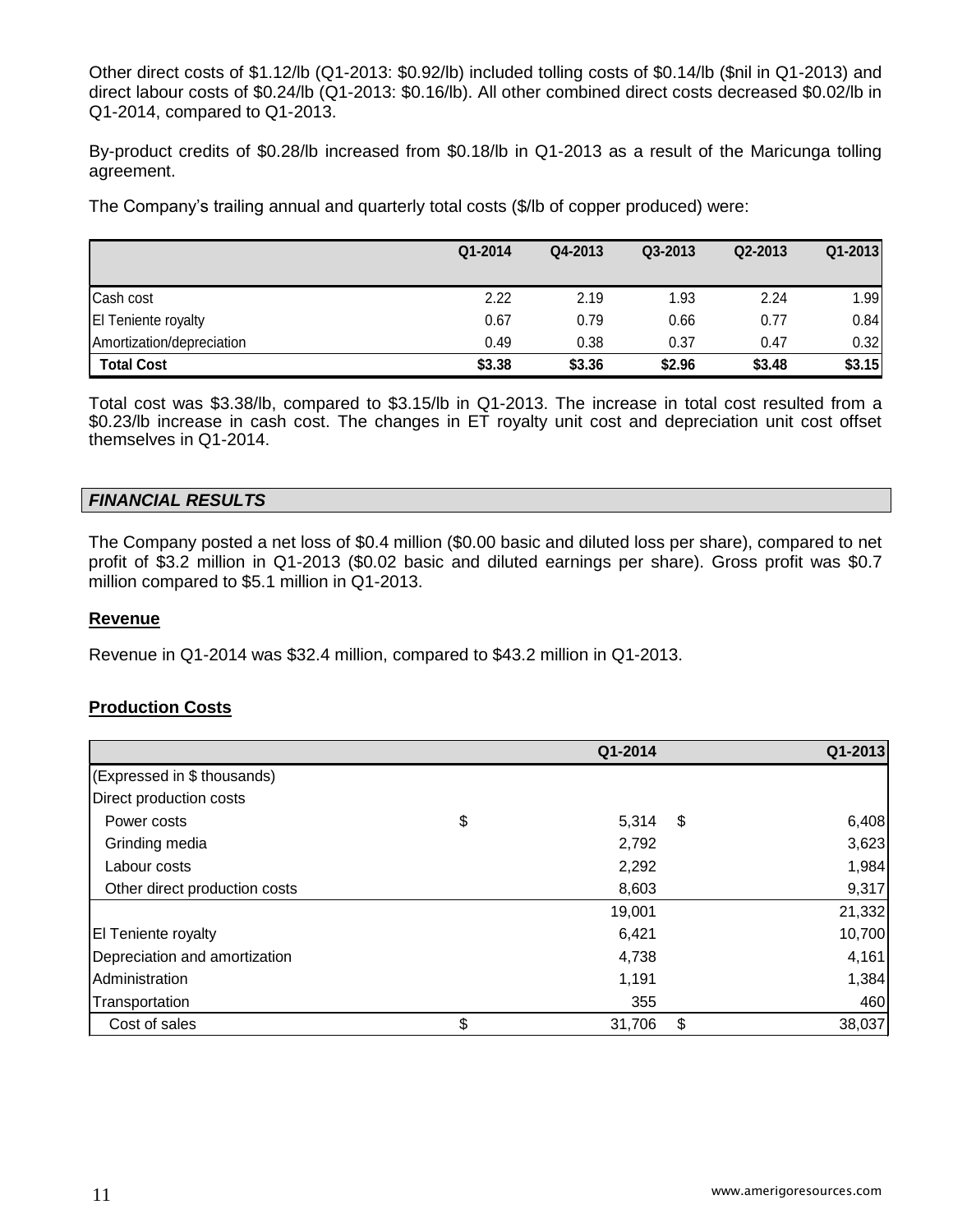Direct production costs were 11% lower at \$19 million in Q1-2014 (compared to \$21.3 million in Q1- 2013), in the context of a copper production decrease of 20% and a molybdenum production decrease of 52% in Q1-2014.

Power costs decreased by \$1.1 million or 17% compared to Q1-2013, mostly as a result of lower production.

Grinding media costs of \$2.8 million were 23% lower than in Q1-2013, also driven by lower production.

Direct labour costs were \$2.3 million in Q1-2014 compared to \$2 million in Q1-2013. Cost reduction initiatives in H2-2013 resulted in the hiring of additional direct workers by MVC after the elimination of a higher number of subcontractor workers (mostly within maintenance costs).

Other direct production costs decreased by \$700,000 to \$8.6 million (Q1-2013: \$9.3 million). The most relevant other direct production costs are summarized in the following tables:

|                                                   | Q1-2014     |    | Q1-2013 |
|---------------------------------------------------|-------------|----|---------|
| (Expressed in \$ thousands)                       |             |    |         |
| Other direct production costs                     |             |    |         |
| Colihues extraction                               | \$<br>2,719 | -S | 3,650   |
| Maintenance, excluding labour                     | 1,362       |    | 1,818   |
| Molybdenum production costs, excluding labour     | 641         |    | 1,569   |
| Industrial water                                  | 495         |    | 529     |
| Copper reagents                                   | 560         |    | 363     |
| Subcontractors, support services, etc.            | 591         |    | 571     |
| Fuel and all other direct copper production costs | 139         |    | 241     |
| Lime                                              | 287         |    | 500     |
| Tolling costs                                     | 1,331       |    |         |
| Process & environmental control, safety           | 299         |    | 588     |
| Inventory adjustments                             | 179         |    | (512)   |
|                                                   | \$<br>8,603 | \$ | 9,317   |

| (S/lb Cu)                                         | Q1-2014 | Q1-2013 |
|---------------------------------------------------|---------|---------|
| Other direct production costs                     |         |         |
| Colihues extraction                               | 0.28    | 0.28    |
| Maintenance, excluding labour                     | 0.14    | 0.14    |
| Molybdenum production costs, excluding labour     | 0.07    | 0.12    |
| Industrial water                                  | 0.05    | 0.04    |
| Copper reagents                                   | 0.06    | 0.03    |
| Subcontractors, support services, etc.            | 0.06    | 0.04    |
| Fuel and all other direct copper production costs | 0.01    | 0.02    |
| Lime                                              | 0.03    | 0.04    |
| Process & environmental control, safety           | 0.03    | 0.05    |
| Tolling costs                                     | 0.14    |         |
| Inventory adjustments                             | 0.02    | (0.04)  |
|                                                   | 0.89    | 0.73    |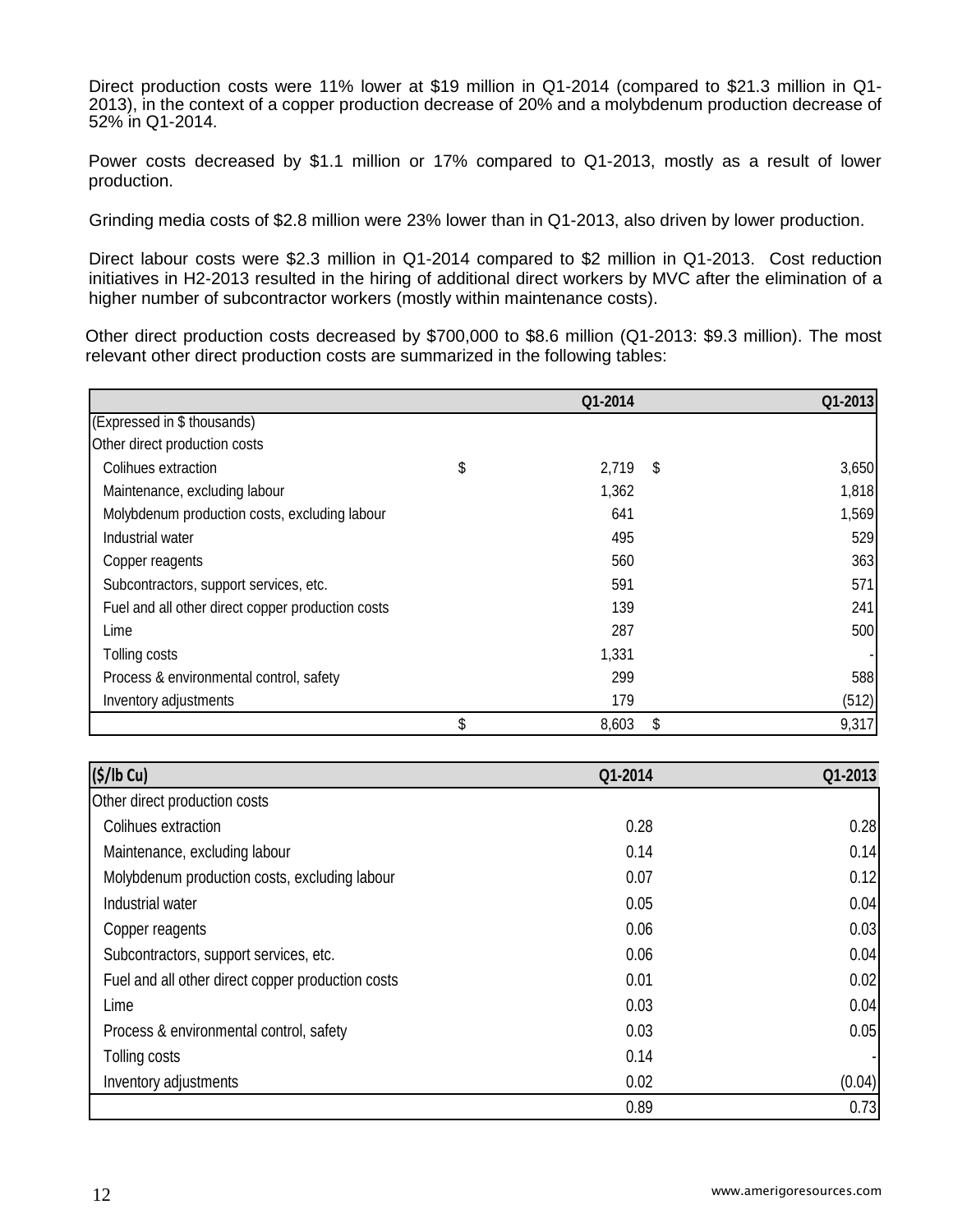Cost containment measures implemented in H2-2013 continue to show positive results. Despite lower production levels, most of the Company's per unit other direct production costs remained the same or decreased compared to Q1-2013. The Company is in the process of implementing further cost reduction initiatives that are expected to come into effect in H2-2014.

The El Teniente royalty was \$6.4 million, 40% less than in Q1-2013, due to lower production levels and lower metal prices. Copper royalty costs on fresh tailings are calculated using the LME average price for copper for the month of delivery of the tailings, and invoiced by El Teniente in Chilean Pesos ("CLP") using the higher of either the "Dolar Acuerdo" or the "Dolar Observado" exchange rates. The effect of using the higher Dolar Acuerdo rates resulted in \$0.7 million in increased royalty costs in Q1-2014. From time to time the Company may enter into modifications to the legal structure of the royalty arrangements with El Teniente which, in the Company's view, do not change the nature of the underlying royalty arrangements.

Depreciation and amortization cost increased to \$4.7 million (Q1-2013: \$4.2 million), as a result of additions to MVC's asset base.

Administration expenses were \$1.2 million compared to \$1.4 million in Q1-2013, resulting from lower labour costs due to lower production incentive bonuses paid for lower production levels.

Transportation costs were \$355,000 compared to \$460,000 in Q1-2013, as a result of lower sales volume.

#### **Other expenses**

Other expenses of \$1 million (Q1-2013: \$912,000) are costs not related to MVC's production operations, and are comprised of the following:

- General and administration expenses include salaries, management and professional fees of \$538,000 (Q1-2013: \$375,000), office and general expenses of \$419,000 (Q1-2013: \$406,000), royalties to related parties of \$45,000 (Q1-2013: \$100,000) and share-based payments of \$nil (Q1- 2013: \$31,000).
- Royalties to related parties include actual royalty dividends to related parties (Q1-2014: 151,000; Q1-2013: \$206,000) and changes in fair value (Q1-2014: (\$106,000); 2013: (\$106,000)), as the royalty is a derivative financial instrument.
- Other gains are comprised of a foreign exchange gain of \$197,000 (Q1-2013: \$98,000) and interest income and other gains of \$80,000 (Q1-2013: \$111,000). Foreign exchange gains or losses are recognized mostly in MVC. On January 1, 2014, MVC changed its functional currency from the Chilean peso to the US dollar<sup>1</sup>. MVC continues to hold monetary assets and/or liabilities denominated in Chilean pesos, however, which results in foreign exchange gains or losses.

<sup>&</sup>lt;sup>1</sup> Effective January 1, 2014, the functional currency of MVC was changed from the CLP to the U.S. dollar in anticipation of the level of U.S denominated indebtedness to be undertaken by MVC in 2014 to finance the Cauquenes expansion project and from a review of the currency-related fact patterns of its current concentrate sales contracts and contracts with DET. While payments from current clients to MVC for concentrate sales and payments by MVC of DET royalties have to be documented and settled in CLP due to Chilean regulatory provisions requiring all invoices within Chilean parties to be denominated in CLP, the underlying currency in these significant revenue and cost contracts is the U.S. dollar.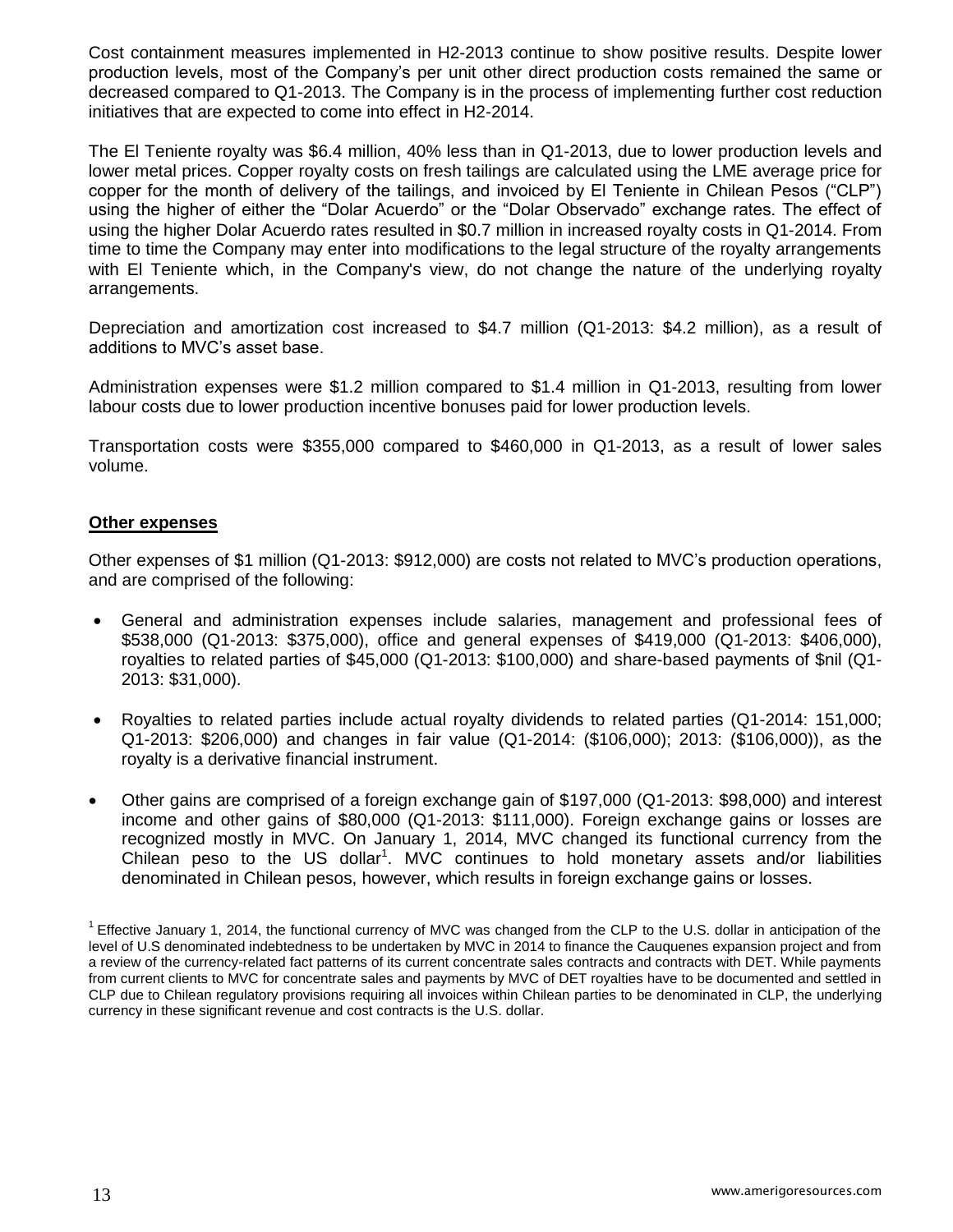#### **Finance expense**

The Company recorded a finance expense of \$149,000 (Q1-2013: \$185,000) including interest charges of \$54,000 (Q1-2013: \$157,000), asset retirement obligation accretion cost of \$95,000 (Q1-2013: \$93,000) and in Q1-2013 changes in fair value of an interest rate swap of (\$65,000).

## **Taxes**

Income tax expense was \$179,000 in Q1-2014 (Q1-2013: \$998,000), including (\$114,000) (Q1-2013: (\$2,000)) in respect of changes to deferred income tax liabilities. Deferred income tax results predominantly from the differences between the financial and tax carrying value of MVC's plant and equipment, calculated using Chile's currently enacted corporate tax rate of 20%. Deferred tax liabilities do not represent income tax due in Chile on a current basis.

## *COMPARATIVE PERIODS*

The Company's financial statements are reported under IFRS issued by the IASB. The following tables provide highlights from the Company's financial statements of quarterly results for the past eight quarters (unaudited):

|                                   | QE March 31, | <b>QE Dec. 31,</b> | <b>QE Sept. 30,</b> | QE June 30, |
|-----------------------------------|--------------|--------------------|---------------------|-------------|
|                                   | 2014         | 2013               | 2013                | 2013        |
|                                   | S            |                    |                     |             |
| Total revenue (thousands)         | 32,370       | 37,035             | 31,950              | 31,446      |
| Net (loss) profit (thousands)     | (389)        | (2, 447)           | 1,039               | (837)       |
| (Loss) earnings per share         | 0.00         | (0.02)             | 0.01                | (0.01)      |
| Diluted (loss) earnings per share | 0.00         | (0.02)             | 0.01                | (0.01)      |

|                                   | QE March 31,<br>2013 | <b>QE Dec. 31,</b><br>2012 | <b>QE Sept. 30,</b><br>2012 | QE June 30,<br>2012 |
|-----------------------------------|----------------------|----------------------------|-----------------------------|---------------------|
| Total revenue (thousands)         | 43,161               | 47,017                     | 44.231                      | 40,013              |
| Net profit (loss) (thousands)     | 3,238                | (5, 311)                   | (4, 189)                    | (1,002)             |
| Earnings (loss) per share         | 0.02                 | (0.03)                     | (0.02)                      | (0.01)              |
| Diluted earnings (loss) per share | 0.02                 | (0.03)                     | (0.02)                      | (0.01)              |

Quarterly revenue variances result mostly from varying volumes of copper sales (a factor of quarterly production) and the Company's realized copper price (a factor of market price conditions). The Company's revenues are highly sensitive to these two variables, as summarized below:

|                                          | Q1-2014 | Q4-2013 | Q3-2013 | Q2-2013 | Q1-2013 | Q4-2012 | Q3-2012 | Q2-2012 |
|------------------------------------------|---------|---------|---------|---------|---------|---------|---------|---------|
| Copper sales $1$                         | 10.18   | 12.60   | 10.86   | 9.44    | 12.48   | 13.71   | 13.02   | 10.76   |
| Company's<br>realized<br>cobbel<br>price | 3.36    | 3.16    | 3.19    | 3.40    | 3.52    | 3.52    | 3.52    | 3.74    |

 $1$  Million pounds of copper sold.

<sup>2</sup> Copper recorded price for the period before smelting and refining charges and settlement adjustments to prior quarters' sales.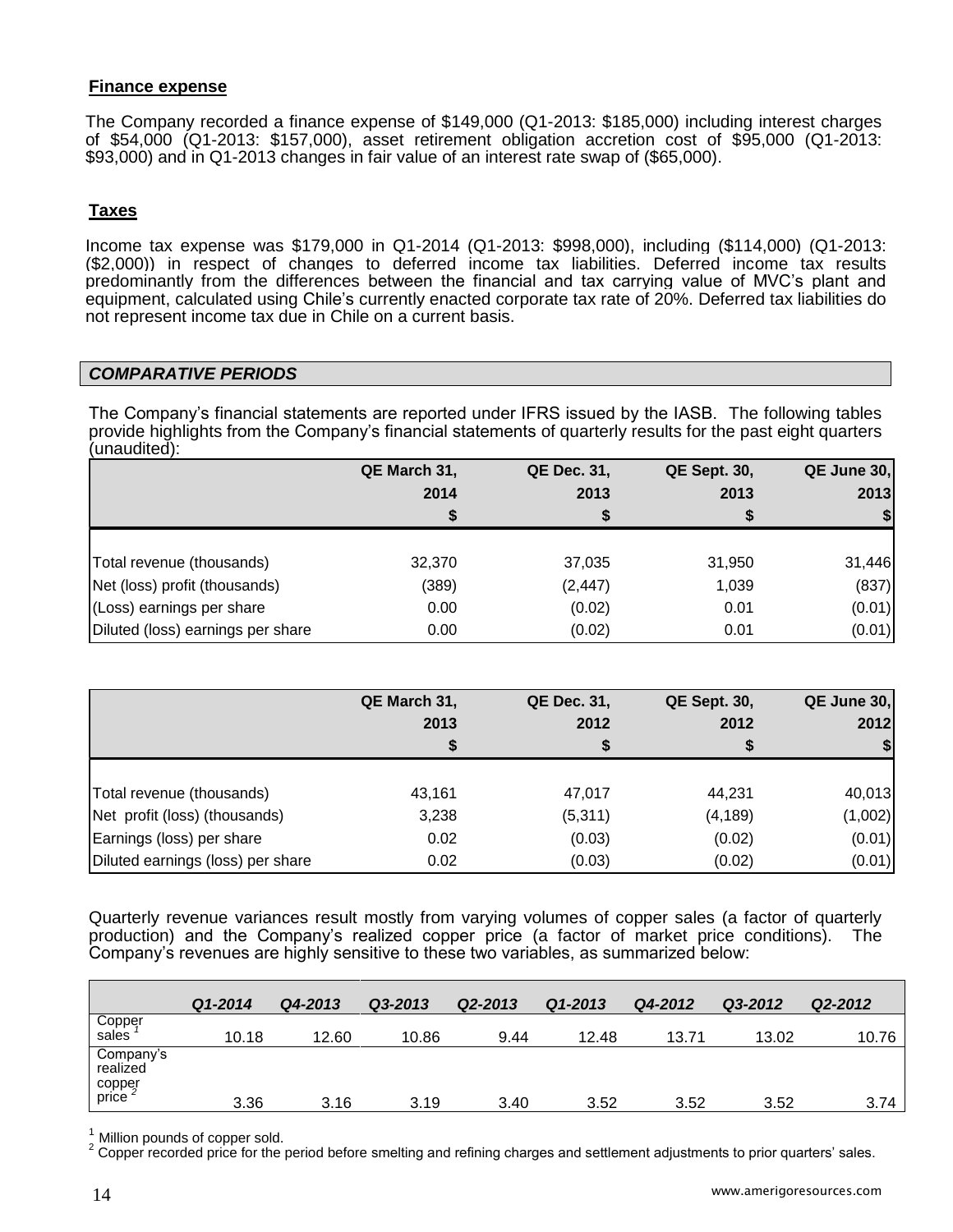Copper sales in Q2-2012 and Q2-2013 were adversely affected by annual maintenance shutdowns at El Teniente and MVC, and in Q2-2012 by heavy rainfall, but recovered in Q3-2012 and Q4-2012. Copper sales were adversely affected by lower grades in Q1-2013 and by annual maintenance shutdowns in Q2-2013. For the last nine months of 2013 sales volume was negatively impacted by challenging mining conditions, particularly for Colihues. The Company implemented a change in mining plan which improved production and sales in Q3-2013, compared to Q2-2013. Q4-2013 sales were positively impacted by the Maricunga tolling contract which contributed 1.5 million pounds in copper sales. Q1- 2014 sales were negatively impacted by lower production levels.

In addition to revenue variances, the Company's quarterly results in the most recent eight quarters were also affected by variations in cost of sales:

|                                    | Q1-2014 | Q4-2013 | Q3-2013 | Q2-2013 | Q1-2013 | Q4-2012 | Q3-2012 | Q2-2012 |
|------------------------------------|---------|---------|---------|---------|---------|---------|---------|---------|
| Cost<br>sales<br>οt                | 31,706  | 38,114  | 30.202  | 31.203  | 38.037  | 49.107  | 46.285  | 40,092  |
| Unit cost of<br>sales <sup>2</sup> | 3.30    | 3.54    | 2.74    | 3.27    | 2.96    | 3.62    | 3.64    | 3.47    |

 $\frac{1}{6}$  Thousands of dollars, includes royalties to El Teniente.

<sup>2</sup> Cost of sales over number of pounds of copper produced.

Cost of sales is affected by production levels, input costs (particularly power costs), royalty costs and copper prices. Cost of sales was higher in both Q3-2012 (due to bonuses of \$4.6 million paid to MVC workers on the signing of a four-year union agreement in the quarter) and in Q4-2012 (due to increased El Teniente royalty costs). Cost of sales decreased considerably in Q1-2013 as a result of the change in the Company's current power contract, but unit cost of sales increased in Q2-2013 due to lower production levels. In Q3-2013 cost containment initiatives and higher production levels compared to Q2- 2013 resulted in decreases to total cost of sales and unit cost of sales. In Q4-2013 total cost of sales was adversely impacted by higher El Teniente royalty costs, tolling costs of \$3.4 million and a \$980,000 retroactive power charge for the years 2011-2013. In Q1-2014 total cost of sales decreased due to lower royalty costs and lower production.

## *LIQUIDITY and CAPITAL RESOURCES*

#### **Cash Flow from Operations**

The Company used cash of \$1.7 million in operations, compared to cash of \$8.2 million generated from operations in Q1-2013.

Excluding the effect of changes in working capital accounts and payments of long-term employee benefits, the Company generated cash of \$4.5 million, compared to \$7.3 million in Q1-2013.

#### **Cash Flow from Financing Activities**

Cash received from the exercise of share options was \$98,000 (\$nil in Q1-2013). In Q1-2013, cash of \$504,000 was used for bank loan repayments.

#### **Cash Flow from Investing Activities**

In Q1-2014, the Company used cash of \$3.4 million for payments of capital expenditures, compared to \$3.6 million in Q1-2013.

In Q1-2014 MVC incurred Capex in connection with expansion of the Colihues extraction capacity, other minor sustaining capital projects and detail engineering for the Cauquenes project.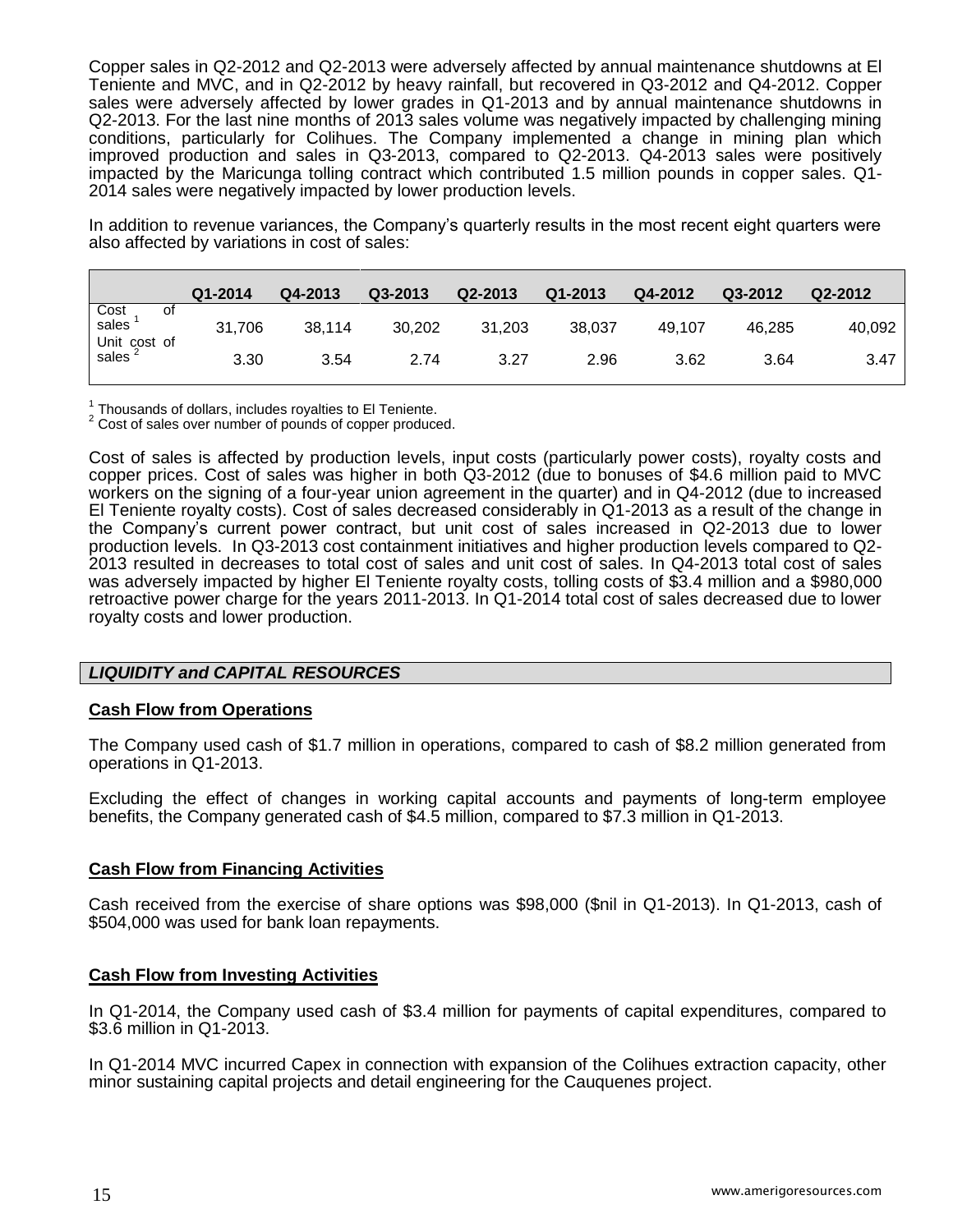## **Liquidity and Financial Position**

The Company's cash and cash equivalents at March 31, 2014 totaled \$8.1 million, compared to \$13.1 million at December 31, 2013. The Company had working capital of \$4.8 million at March 31, 2014 compared to \$3 million at December 31, 2013.

At March 31, 2014 the Company had no outstanding bank debt.

In July 2011, MVC entered into an agreement with a Chilean bank to secure a revolving working capital line of credit for up to \$20 million or its equivalent in CLP (the "Line of Credit"). The Line of Credit has a term to July 4, 2014. For borrowings in CLP, interest is payable at a variable rate of the Chilean Tasa Activa Bancaria ("TAB") plus an applicable margin, and for borrowings in US dollars interest is payable at a variable rate of LIBOR-30 days plus applicable margin. Current borrowing rates would be 0.49% per month on CLP draws and 0.18% per month on US dollar draws. The Line of Credit contains covenants requiring MVC to meet minimum quarterly equity, debt to equity and maximum debt ratios. MVC was in compliance with these covenants at March 31, 2014 and December 31, 2013. To date no funds have been drawn on this line of credit.

The Company expects to be able to meet its obligations as they come due for at least the next 12 months.

The Company operates in a cyclical industry where levels of cash flow have historically been correlated to market prices for commodities. MVC is a valuable long-life asset. El Teniente, the source of MVC's feed material, is the world's largest underground copper mine with remaining ore reserves expected to last for decades.

The Company's long-term liabilities (severance provisions, long-term portion of royalties due to related parties measured at fair value, asset retirement obligations and deferred income tax liabilities) at March 31, 2014 were \$29.4 million (December 31, 2013: \$29.4 million).

#### **Impairment Analysis**

As at March 31, 2014, management of the Company determined that the continued depressed market price for the Company's shares, resulting in a capitalization below net assets, constituted an impairment indicator, and completed an impairment assessment for MVC that included a determination of fair value less costs to sell.

Key assumptions incorporated in the impairment model included the following:

- Copper prices (\$/lb): 2014: \$3.20; 2015: \$3.18; 2016: \$3.18: 2017: \$3.06; 2018 to 2037: \$2.95
- Power costs (excluding benefit from self-generation): From 2014 to 2017 costs are per contractual estimates (2014: \$0.1006/kWh, 2015: \$0.1148/kWh, 2016: \$0.1267/kWh, 2017: \$0.1277/kWh). From 2018 to 2037: estimated at \$0.1300/kWh
- Operating costs based on historical costs incurred and estimated forecasts
- Production volume and recoveries as indicated in MVC's mining plan from 2013 to 2037, including processing of fresh tailings and old tailings from the Colihues and Cauquenes deposits
- Extension of the contractual relationship with DET to 2037
- Discount rate: 9% after tax

Management's impairment evaluation did not result in the identification of an impairment loss as of March 31, 2014. Although management believes the estimates applied in this impairment assessment are reasonable, such estimates are subject to significant uncertainties and judgments. Sensitivities to changes in estimated operating costs, particularly estimated power costs beyond MVC's current power contracts, operating results from Cauquenes that differ from current projections and increases in estimated expansion capital costs, might trigger an impairment that could be material.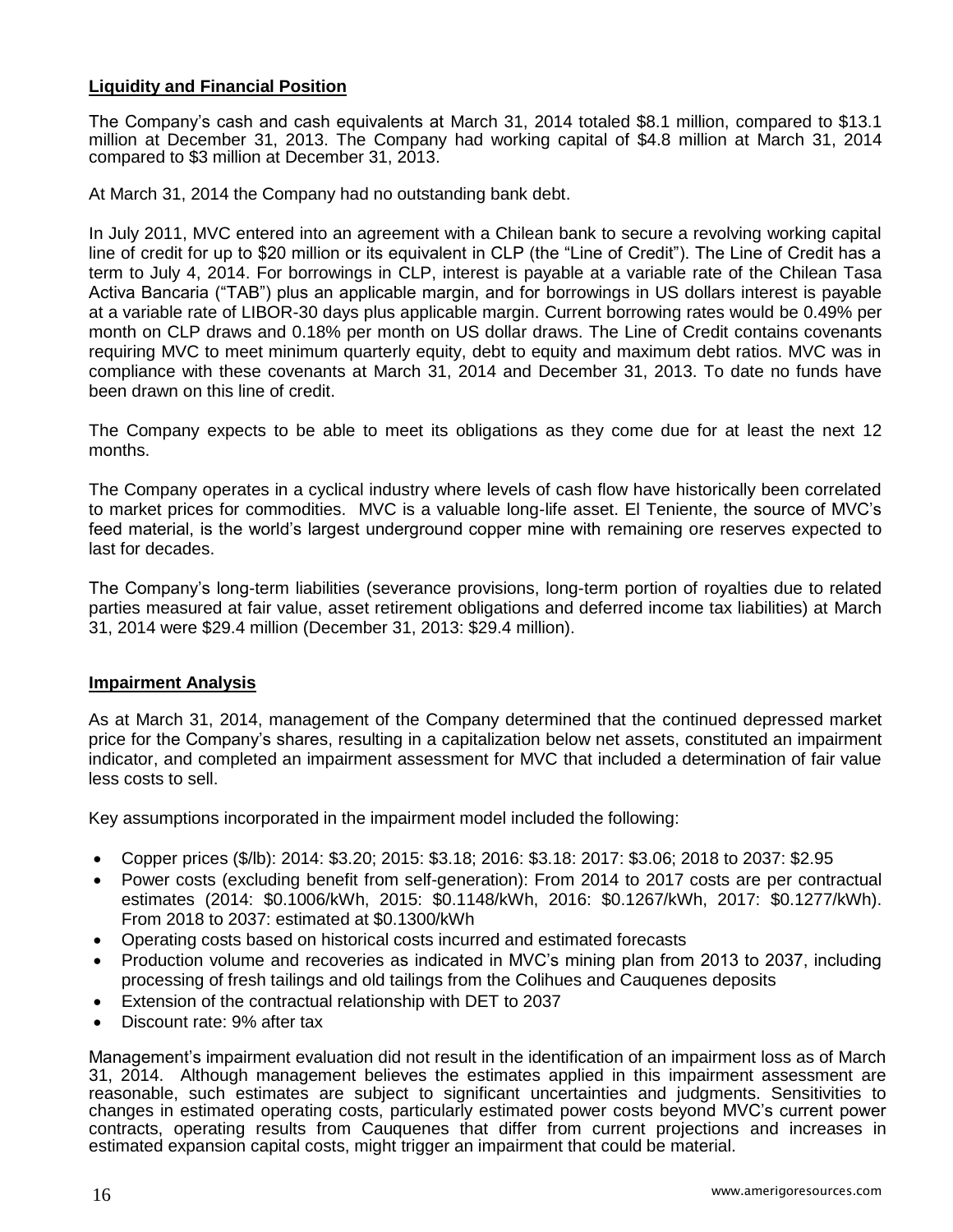#### **Investments**

At March 31, 2014, Candente Copper Corp. ("Candente Copper"), a company listed on the TSX, had a closing share price of Cdn\$0.21, and the fair value of the Company's approximately 5% investment in Candente Copper was \$942,000. In Q1-2014 the Company recorded other comprehensive loss of \$613,000 (Q1-2013: other comprehensive income of \$68,000) for the changes in fair value of this investment.

At March 31, 2014, Los Andes Copper Ltd. ("Los Andes"), a Company listed on the TSX Venture Exchange, had a closing share price of Cdn\$0.26, and the fair value of the Company's approximately 4% investment in Los Andes was \$2.2 million. In Q1-2014 the Company recorded other comprehensive income of \$502,000 (Q1-2013: \$597,000) for the increases in the fair value of this investment.

In Q1-2013 the Company recorded other comprehensive loss of \$90,000 for the decrease in the fair value of its investment in Candente Gold Corp. and wrote-off this investment on June 30, 2013.

In Q1-2013 the Company recorded other comprehensive loss of \$33,000 for the decrease in the fair value of its investment in Cobriza Metals Corp. and wrote-off this investment on June 30, 2013.

### *CAUQUENES EXPANSION*

On April 8, 2014 MVC and DET entered into a definitive agreement (the "Master Agreement") for the purchase by MVC of the processing rights to the Cauquenes tailings deposit located near MVC's plant, and extending MVC's rights to process DET tailings to 2037.

Major terms of the Master Agreement include the following:

- Extension of the existing fresh tailings and Colihues contracts from 2021 to 2037;
- A sliding scale royalty for copper produced from Cauquenes tailings for LME prices ranging from \$1.95/lb (16% royalty) to \$5.50/lb (39% royalty);
- Changes in the royalty payable to DET for copper produced from fresh tailings, including a change in the royalty calculation to a sliding scale for a range of LME prices from \$1.95/lb (13.5% royalty) to \$4.80/lb (28.4% royalty), elimination of exchange rate provisions that increased royalty costs, and an increase in the threshold below which no royalty is payable from \$0.80/lb to \$1.95/lb, the same minimum level as that for the Cauquenes royalty;
- Provisions requiring the parties to meet and review cost and royalty structures in the event prices fall below \$1.95/lb for copper or \$7.31/lb for molybdenum, or increase to be above the upper royalty limits for copper (\$4.27/lb for Colihues, \$4.80/lb for fresh tailings and \$5.50/lb for Cauquenes) and \$40/lb for molybdenum;
- A global molybdenum royalty that will also be sliding scale for molybdenum prices between \$7.31/lb (9% royalty) and \$40/lb (19.7% royalty);
- Three early exit options for DET that are only exercisable in the event of changes that were unforeseen as of the date of the Master Agreement.

At a copper price of approximately \$3.10/lb the new and amended royalty formulas are estimated to result in the same royalties as the original formulas, but with improved downside protection for MVC;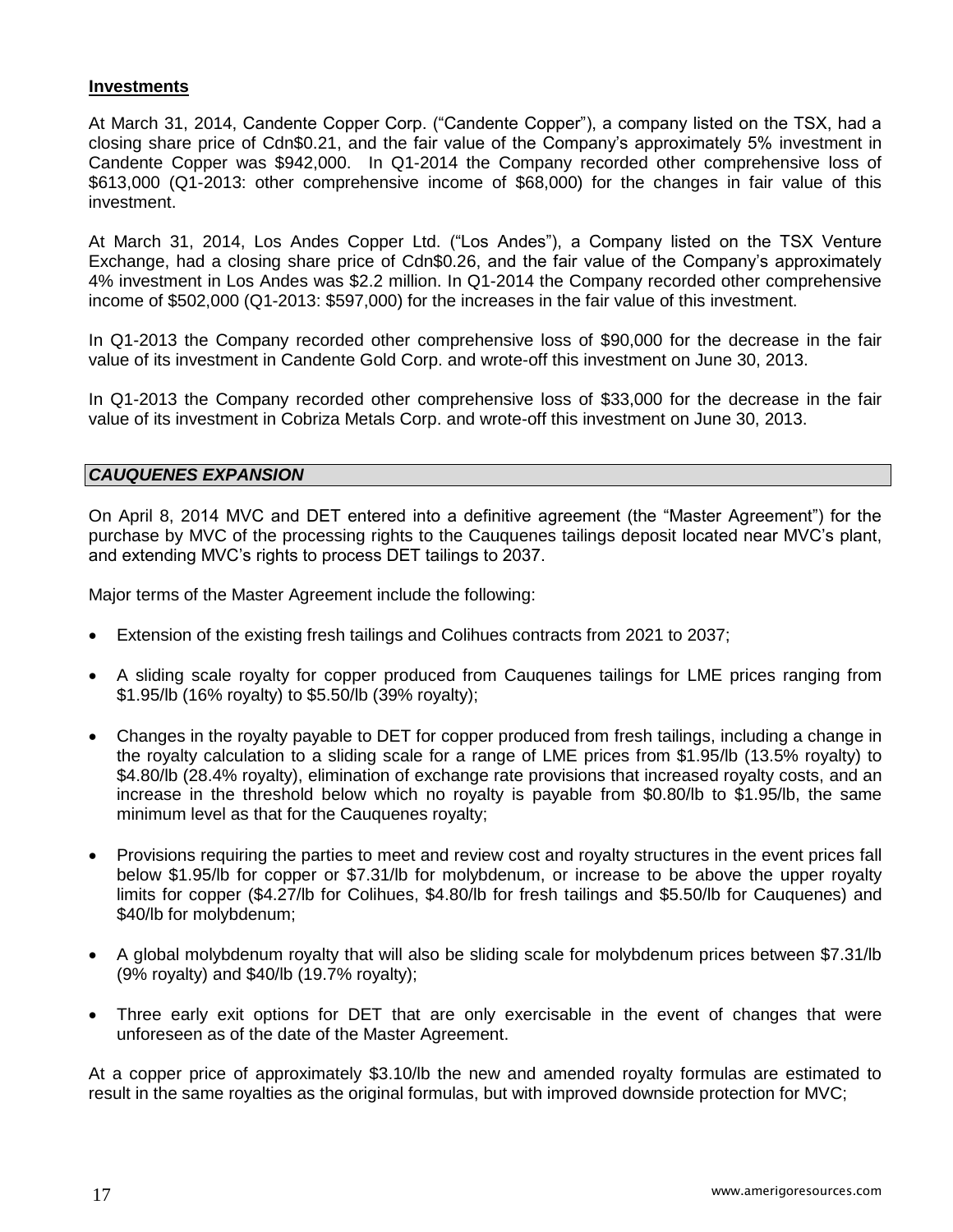The Company is conducting a detailed assessment of the impact of the Master Agreement on its consolidated financial statements. Significant adjustments are expected in respect of exploration and evaluation assets; property, plant and equipment; intangible assets, royalties to related parties; severance provisions, asset retirement obligation and deferred income tax liabilities.

In Q4-2013, MVC executed a project financing mandate agreement (the "Mandate Agreement") with BBVA Chile and BBVA Securities Inc. (collectively "BBVA") for the financing of the Cauquenes Expansion, which sets out an exclusive arrangement with BBVA for a loan facility (the "Loan Facility"). BBVA has agreed to seek credit approval to provide up to 50% of the amount of the Loan Facility, and to act as mandated lead arranger and fronting hedge bank. The financing is expected to be drawn in US dollars.

Total estimated cost of the Cauquenes Expansion is \$140 million, to be financed by a combination of funding from the Loan Facility and internal cash flow. The Mandate Agreement contemplates the completion of technical, environmental, market, insurance, fiscal and legal due diligence and is subject to customary representations, warranties and conditions precedent, including agreement on final terms and conditions and requisite documentation for the loan, completion of due diligence and procurement of credit approvals. Indicative terms of the Loan Facility and a value added tax facility have been received and are expected to be finalized on completion of due diligence which is virtually complete. The results of the due diligence are being provided to other potential syndicate members.

Additional information on the Cauquenes project can be found in the Company's National Instrument 43- 101 Technical Report, which is available on [www.sedar.com.](http://www.sedar.com/)

### *OTHER MD&A REQUIREMENTS*

#### **Transactions with Related Parties**

a) Non-controlling interests

Amerigo holds its interest in MVC through Amerigo International Holdings Corp. ("Amerigo International").

Amerigo International is wholly-owned by Amerigo except for certain outstanding Class A shares which are owned indirectly by Amerigo's Chairman and CEO, an associate of the Chairman and CEO, a former director of Amerigo and an associate of that former director. The Class A shares were issued as part of a tax-efficient structure for the payment of the royalty (the "Royalty") granted in exchange for the transfer to the Company of an option to purchase MVC.

In accordance with the articles of Amerigo International, the holders of the Class A shares are not entitled to any dividend or to other participation in the profits of Amerigo International, except for a total royalty dividend, if declared by the directors of Amerigo International, in an amount equal to the amount of the Royalty.

The Royalty is calculated as follows:

- \$0.01 for each pound of copper equivalent produced from El Teniente tailings by MVC or any successor entity to MVC if the price of copper is under \$0.80, or
- \$0.015 for each pound of copper equivalent produced from El Teniente tailings by MVC or any successor entity to MVC if the price of copper is \$0.80 or more.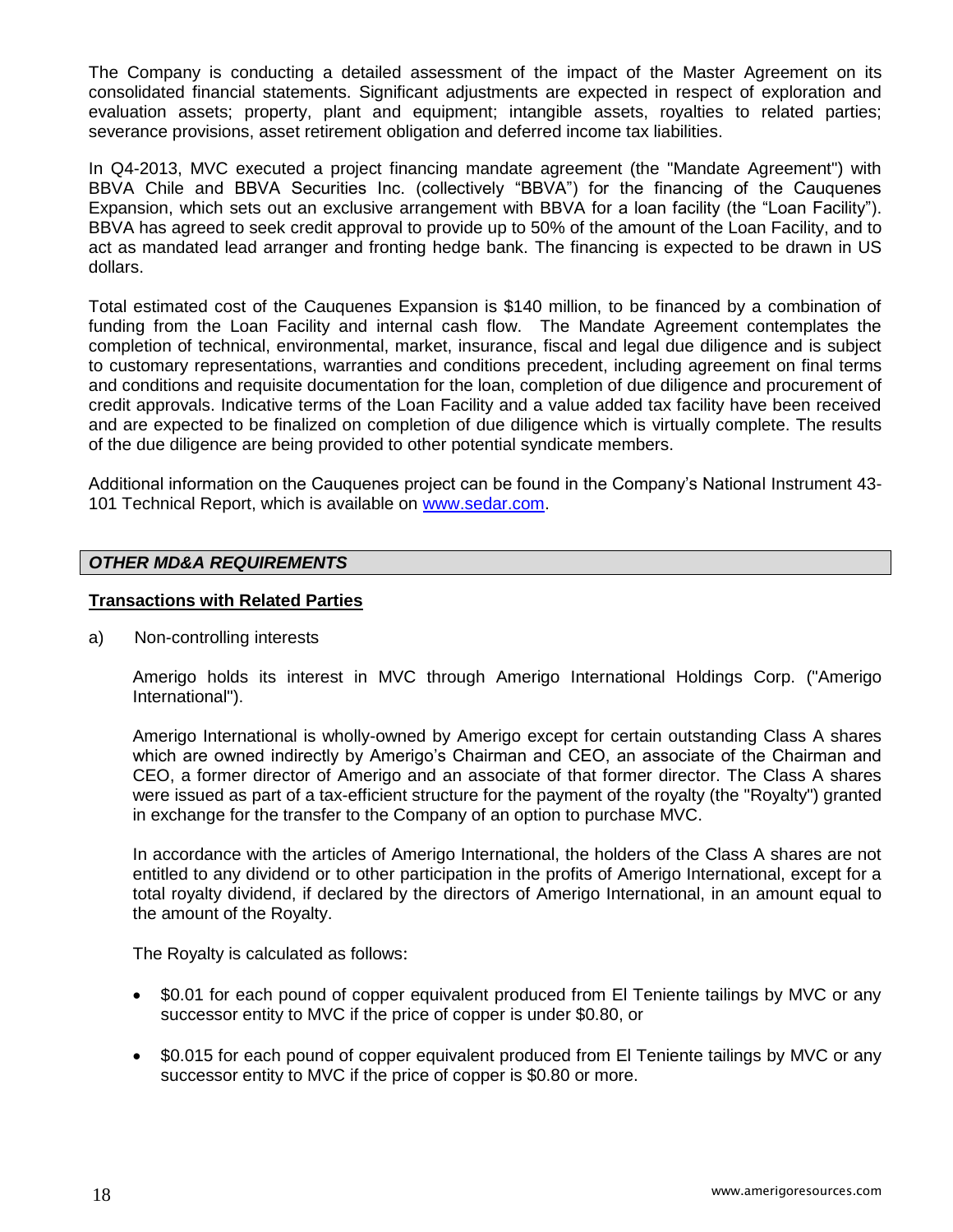The Royalty is a derivative financial instrument. This liability is measured at fair value, with changes in fair value recorded in profit for the period. The fair value of the liability at March 31, 2014 was \$4.8 million (December 31, 2013: \$4.9 million), with a current portion of \$661,000 (December 31, 2013: \$655,000) and a long-term portion of \$4.1 million (December 31, 2013: \$4.2 million).

The Royalty is paid as a royalty dividend on the Class A shares of Amerigo International. During the three months ended March 31, 2014, royalties totalling \$151,000 were paid or accrued to the Amerigo International Class A shareholders (2013: \$207,000). At March 31, 2014, \$52,000 of this amount remained outstanding (December 31, 2013: \$52,000).

b) Directors' fees and remuneration to officers

During Q1-2014, the Company paid or accrued \$263,000 in salaries and fees to companies associated with certain directors and officers of Amerigo (Q1-2013: \$173,000).

Management fees are paid to the below noted companies owned by executive officers and directors, as follows:

- Zeitler Holdings Corp. Controlled by Dr. Klaus Zeitler, Chairman and CEO of Amerigo
- Michael J. Kuta Law Corporation Controlled by Michael Kuta, General Counsel and Corporate Secretary of Amerigo.
- Delphis Financial Strategies Inc. Controlled by Aurora Davidson, CFO of Amerigo

In the same period, Amerigo paid or accrued \$100,000 in directors' fees to independent directors (Q1-2013: \$65,000). In Amerigo's consolidated financial statements, directors' fees and remuneration to officers are categorized as salaries, management and professional fees. At March 31, 2014, an aggregate amount of \$106,000 was due to directors and officers for directors' fees and reimbursement of expenses (2013: \$27,000). These transactions were in the ordinary course of business and measured at the exchange amounts agreed to by the parties.

In Q1-2014, no options were granted to directors and officers of the Company (Q1-2013: nil).

- c) As of March 31, 2014 one of Amerigo's officers acted as an officer and another as a director of Nikos Explorations Ltd., a company over which Amerigo exercises significant influence.
- d) As of March 31, 2014 two of Amerigo's officers acted as officers and one of Amerigo's directors acted as a director of Los Andes Copper Ltd., a company in which Amerigo holds an investment.

## **Critical Accounting Estimates**

Estimates and judgments are continually evaluated and are based on historical experience and other factors, including expectations of future events that are believed to be reasonable under the circumstances.

In preparing its consolidated financial statements, the Company makes estimates and assumptions concerning the future. The resulting accounting estimates will, by definition, seldom equal the related actual results. The estimates and assumptions that have a significant risk of causing a material adjustment to the carrying amounts of assets and liabilities within the next financial year are addressed below.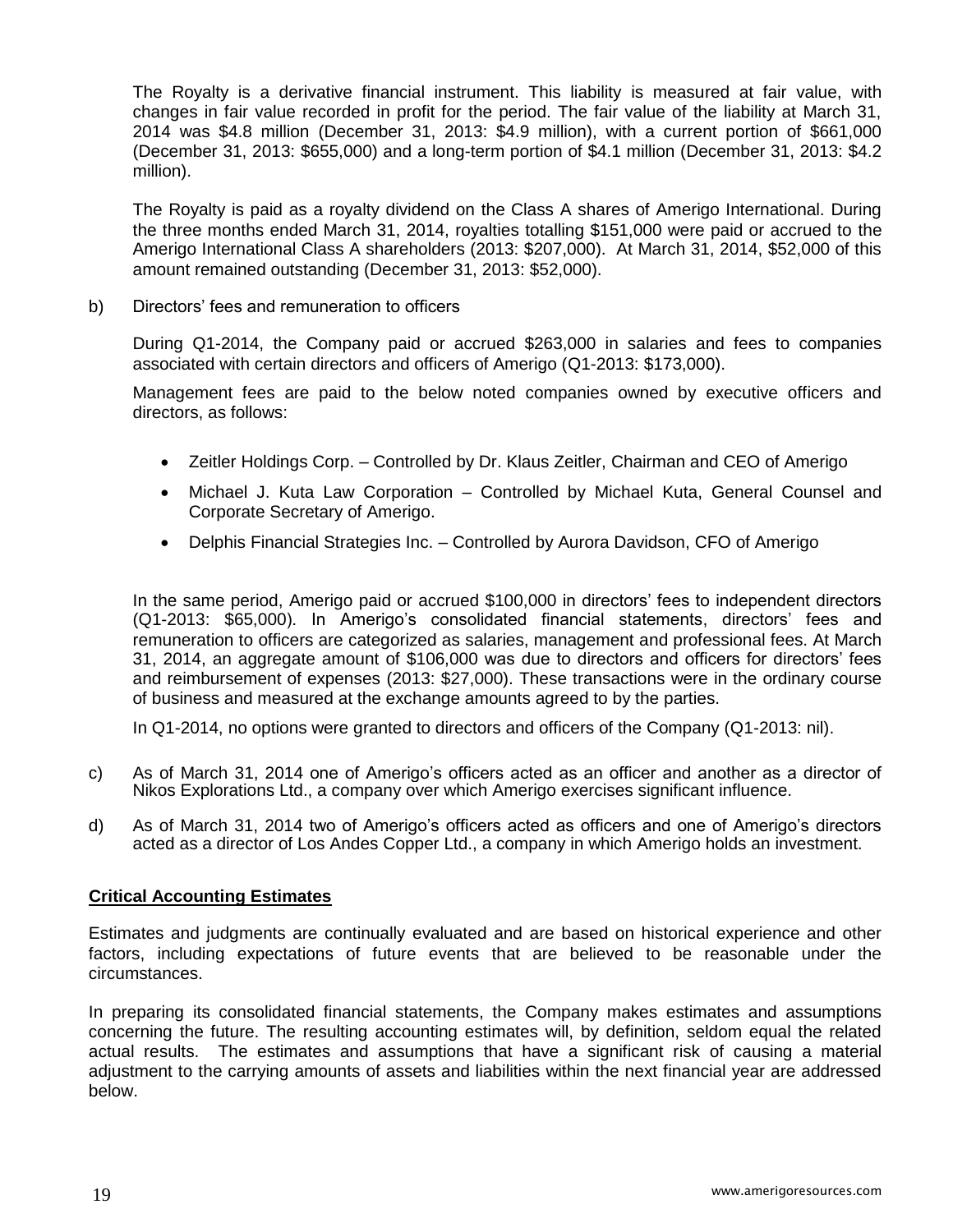#### a) Useful Life of Assets

As at March 31, 2014, the contractual relationship with DET was estimated to terminate as of December 31, 2021 and the useful lives of assets had been determined based on their estimated economic life, not to exceed December 31, 2021.

The remaining life of the contractual relationship with DET changed to December 31, 2037 subsequent to quarter end (see **Cauquenes Expansion**) and may change again in the future in the event of changes to contract termination dates. This is expected to impact the useful lives of most of MVC's assets, which should be determined on their estimated economic life, not to exceed December 31, 2037 in most cases.

b) Asset Retirement Obligation ("ARO")

The Company assesses its provision for ARO and fair values the liability at the end of each reporting quarter, using the current risk-free discount rates. The ARO results from the obligation to remove property and equipment at the end of the contractual relationship with DET and from environmental regulations set by Chilean authorities. AROs include costs related to MVC's plant and equipment. The ARO is a critical accounting estimate for the Company. There are significant uncertainties related to the ARO and the impact on the financial statements could be material. The eventual timing and costs of the ARO could differ from current estimates. The main factors that could cause expected ARO cash flows to change include changes to laws and legislation, additions of new plant and equipment and changes to the term of the contractual relationship with DET.

At March 31, 2014, the future value of the provision for ARO was determined using an estimated annual inflation rate of 3%, a risk premium estimated at 7.75% and discounted at the risk-free rate of 5.03%.

The Company is evaluating the impact of the Master Agreement on its ARO provision as of April 2014 (see **Cauquenes Expansion**).

c) Exploration and Evaluation Assets

The application of the Company's accounting policy for exploration and evaluation expenditures requires judgment in determining whether it is likely that future economic benefits are likely to arise from future processing operations. The deferral policy requires management to make certain estimates and assumptions about future events or circumstances, in particular whether an economically viable processing operation can be established. Estimates and assumptions made may change if new information becomes available. If, after expenditures are capitalized, information becomes available suggesting that the recovery of expenditures is unlikely, the amount capitalized is written off in the statement of comprehensive income in the period when the new information becomes available. Exploration and evaluation assets are included in the Company's impairment test along with property, plant and equipment.

Exploration and evaluation assets are transferred to property, plant and equipment once the Company has obtained the legal right to process the related tailings and an economically viable processing operation has been established.

The Company's exploration and evaluation assets at March 31, 2014 are all related to the Cauquenes project and are therefore expected to be reclassified to property, plant and equipment as of April 2014, the month in which the Master Agreement was signed.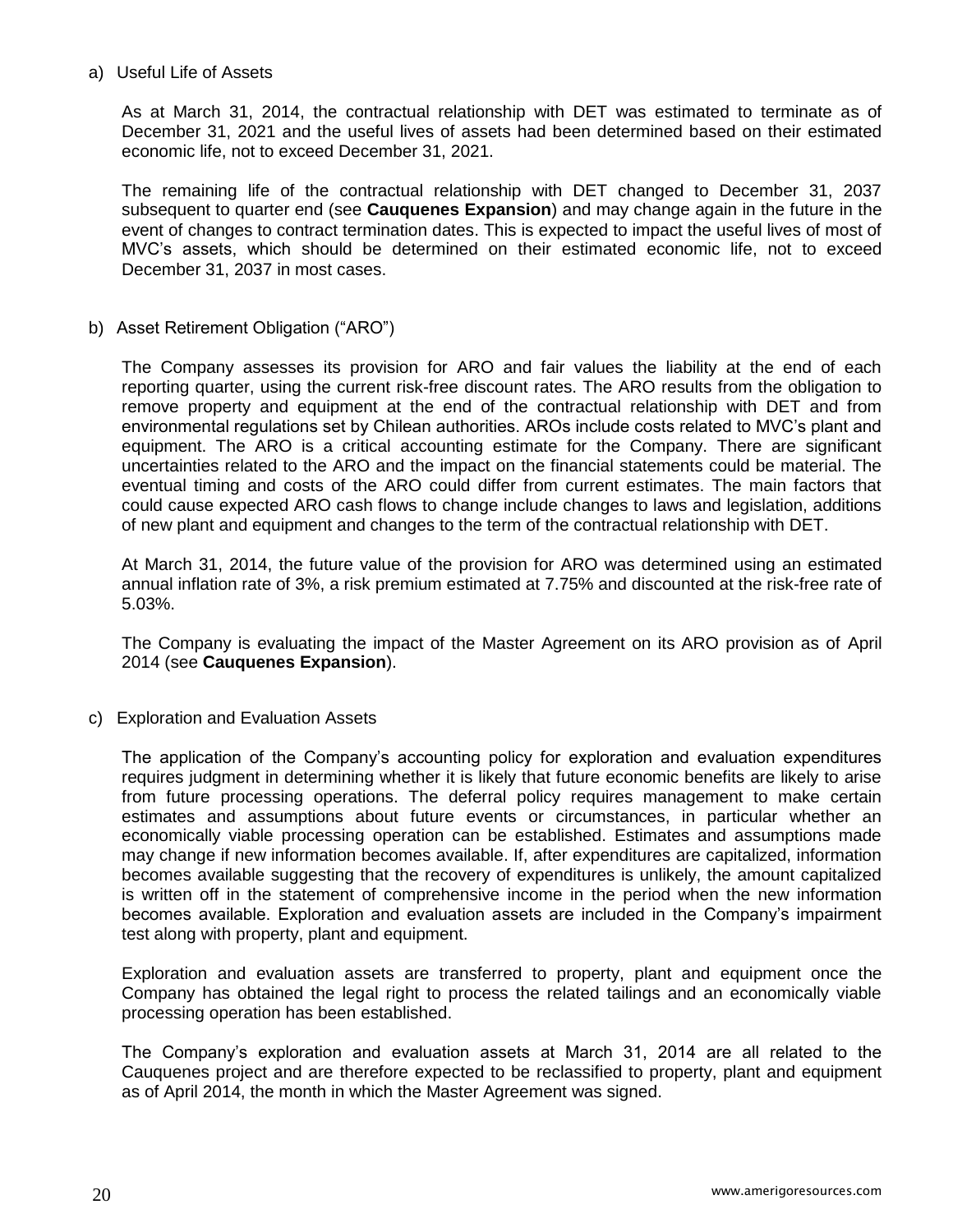## d) Severance Provisions

MVC has a future obligation with some of its workers for statutory severance payments based on their employee contracts. This obligation has been recorded as a liability at present value in the Company's consolidated statements of financial position. The value of the severance provision is evaluated on an annual basis or as new information becomes available on the expected amounts and timing of cash flows required to discharge the liability. The increase or decrease over time in the present value of the liability is recorded each period in cost of sales.

The Company is evaluating the impact of the Master Agreement on the severance provisions as of April 2014 (see **Cauquenes Expansion**).

e) Power Cost Assumptions

Certain components of MVC's power costs require complex calculations involving data from the Chilean National Energy Commission, the central power grid operating network and the Company's power supply company. The Company relies on the advice of external power consultants to estimate these costs, in particular in the case of newly introduced charges with no historical precedent. Final costs may vary from estimated costs and would be included in earnings in the period in which final costs are determined.

### **Subsequent Event**

On April 1, 2014, a comprehensive tax reform Bill was presented to the Chilean National Congress that proposes modifications to the current Chilean system of income taxation and other taxes.

The Bill provides for, among other things:

- An increase in the corporate income tax rate from 20% to 21% in 2014, 22.5% in 2015, 24% in 2016 and 25% in 2017;
- A new taxation system on an accrual basis effective in 2017, under which any taxable profits generated at the corporate level would be attributed to shareholders, including those domiciled outside Chile, so that final taxes would be applied in the year in which income is accrued, irrespective of whether or not profits are distributed to shareholders. This would effectively raise the corporate tax rate to 35% as of 2017.

The Bill is expected to be enacted in the fall of 2014.

#### **Internal Controls over Financial Reporting ("ICFR")**

Management is responsible for establishing and maintaining adequate ICFR. Any system of ICFR, no matter how well designed, has inherent limitations. Therefore, even those systems determined to be effective can provide only reasonable assurance with respect to financial statement preparation and presentation. There were no material changes in the Company's ICFR during the quarter ended March 31, 2014

#### **Other**

As of May 6, 2014, Amerigo has outstanding 172,640,344 common shares and 10,915,000 options (exercisable at prices ranging from Cdn\$0.31 to Cdn\$2.13 per share).

Additional information, including the company's most recent Annual Information Form, is available on SEDAR at [www.sedar.com.](http://www.sedar.com/)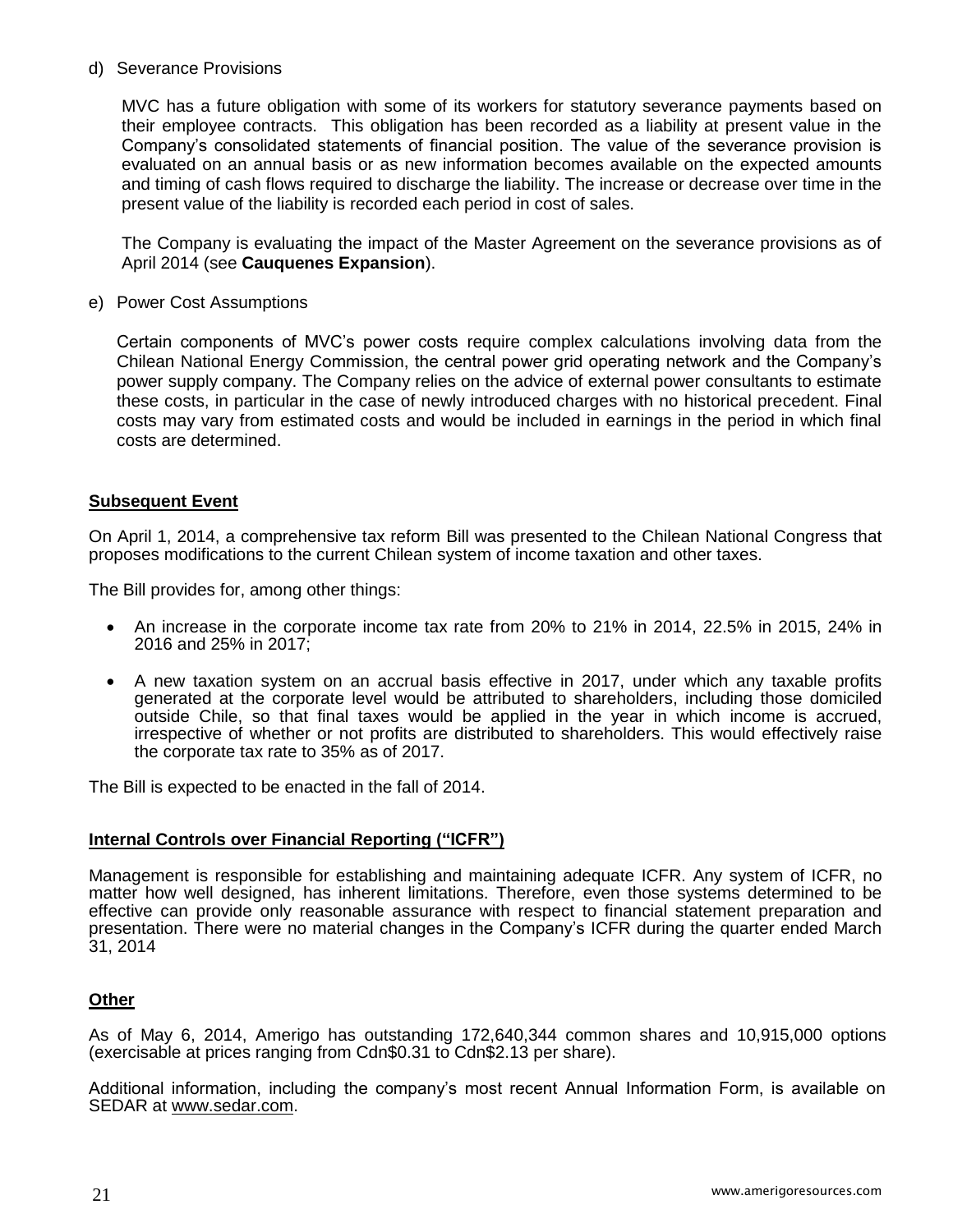## **Cautionary Statement on Forward Looking Information**

This MD&A contains certain forward-looking information and statements as defined in applicable securities laws (collectively referred to as "forward-looking statements"). These statements relate to future events or our future performance. All statements other than statements of historical fact are forward-looking statements. The use of any of the words "anticipate", "plan", "continue", "estimate", "expect", "may", "will", "project", "predict", "potential", "should", "believe" and similar expressions is intended to identify forward-looking statements. These statements involve known and unknown risks, uncertainties and other factors that may cause actual results or events to differ materially from those anticipated in such forward-looking statements. These statements speak only as of the date of this MD&A. These forward-looking statements include but are not limited to, statements concerning:

- forecast production and operating costs;
- our strategies and objectives;
- our estimates of the availability and quantity of tailings, and the quality of our mine plan estimates;
- prices and price volatility for copper and other commodities and of materials we use in our operations;
- the demand for and supply of copper and other commodities and materials that we produce, sell and use;
- sensitivity of our financial results and share price to changes in commodity prices;
- our financial resources;
- interest and other expenses:
- domestic and foreign laws affecting our operations;
- our tax position and the tax rates applicable to us;
- decisions regarding the timing and costs of construction and production with respect to, and the issuance of, the necessary permits and other authorizations required for our expansion projects, including the expansion planned for the Cauquenes tailings deposit;
- the production capacity of our operations, our planned production levels and future production;
- potential impact of production and transportation disruptions;
- our planned capital expenditures and estimates of asset retirement obligations and other costs related to environmental protection;
- our future capital and production costs, including the costs and potential impact of complying with existing and proposed environmental laws and regulations in the operation and closure of our operations;
- our financial and operating objectives;
- our environmental, health and safety initiatives;
- the outcome of legal proceedings and other disputes in which we may be involved;
- the outcome of negotiations concerning treatment charges and royalties;
- our dividend policy; and
- general business and economic conditions.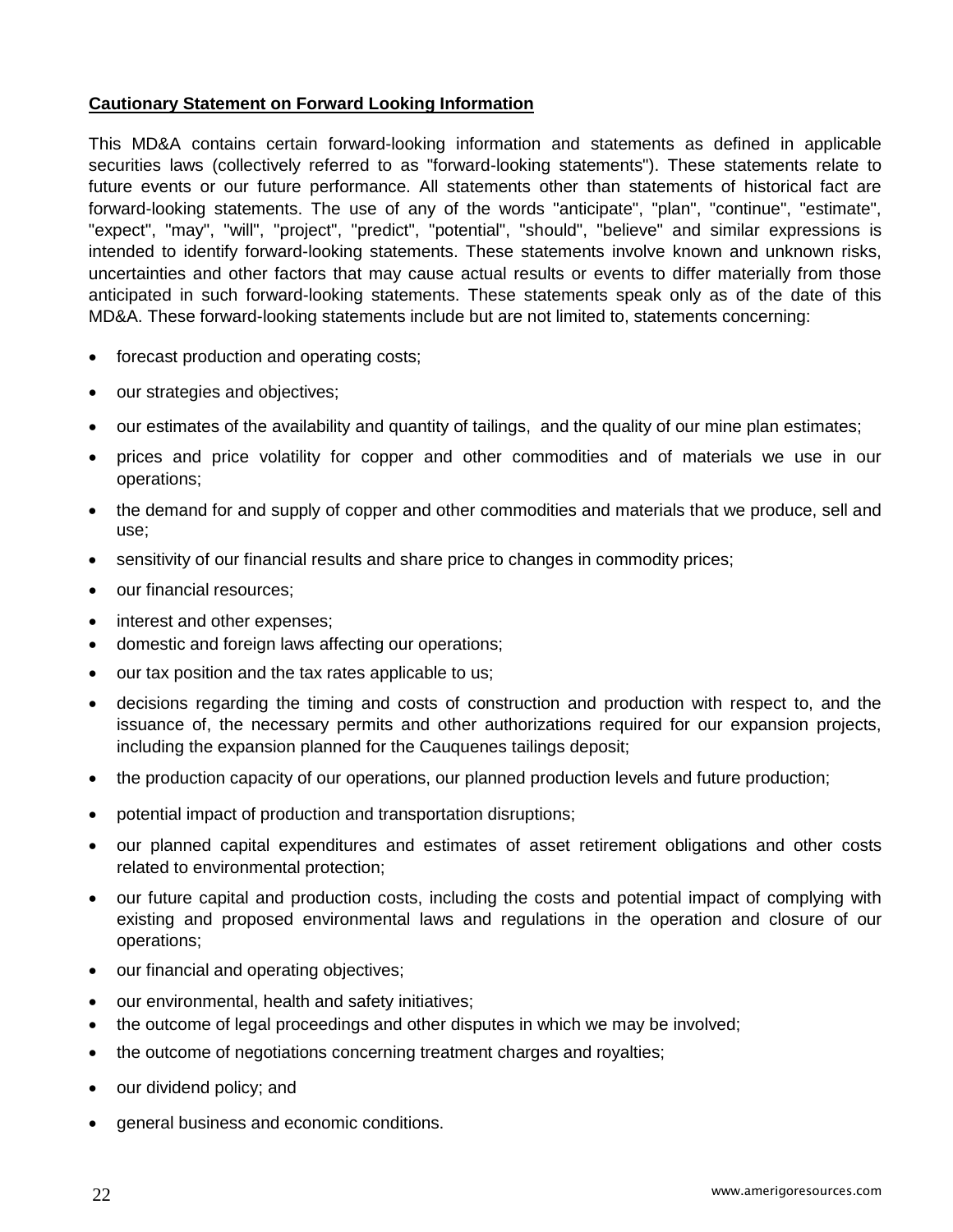Inherent in forward-looking statements are risks and uncertainties beyond our ability to predict or control, including risks that may affect our operating or capital plans; risks generally encountered in the permitting and development of mineral projects such as unusual or unexpected geological formations, unanticipated metallurgical difficulties, delays associated with permit applications and appeals, ground control problems, adverse weather conditions, process upsets and equipment malfunctions; risks associated with labour disturbances and availability of skilled labour and management; fluctuations in the market prices of our principal commodities, which are cyclical and subject to substantial price fluctuations; risks created through competition for mining projects and properties; risks associated with lack of access to markets; risks associated with availability of tailings and mine plan estimates; risks posed by fluctuations in exchange rates and interest rates, as well as general economic conditions; risks associated with environmental compliance and changes in environmental legislation and regulation; risks associated with our dependence on third parties for the provision of critical services; risks associated with nonperformance by contractual counterparties; title risks; social and political risks associated with operations in foreign countries; risks of changes in laws affecting our operations or their interpretation, including foreign exchange controls; and risks associated with tax reassessments and legal proceedings.

Actual results and developments are likely to differ, and may differ materially, from those expressed or implied by the forward-looking statements contained in this MD&A. Such statements are based on a number of assumptions which may prove to be incorrect, including, but not limited to, assumptions about:

- general business and economic conditions;
- interest rates:
- changes in commodity and power prices;
- acts of foreign governments and the outcome of legal proceedings;
- the supply and demand for, deliveries of, and the level and volatility of prices of copper and other commodities and products used in our operations;
- the timing of the receipt of permits and other regulatory and governmental approvals;
- our costs of production and our production and productivity levels, as well as those of our competitors;
- changes in credit market conditions and conditions in financial markets generally;
- the availability of funding on reasonable terms;
- our ability to procure equipment and operating supplies in sufficient quantities and on a timely basis;
- the availability of qualified employees and contractors for our operations;
- our ability to attract and retain skilled staff;
- the satisfactory negotiation of collective agreements with unionized employees;
- the impact of changes in foreign exchange rates and capital repatriation on our costs and results;
- engineering and construction timetables and capital costs for our expansion projects;
- costs of closure of various operations;
- market competition;
- the accuracy of our mine plan estimates (including, with respect to size, grade and recoverability) and the geological, operational and price assumptions on which these are based;
- tax benefits and tax rates;